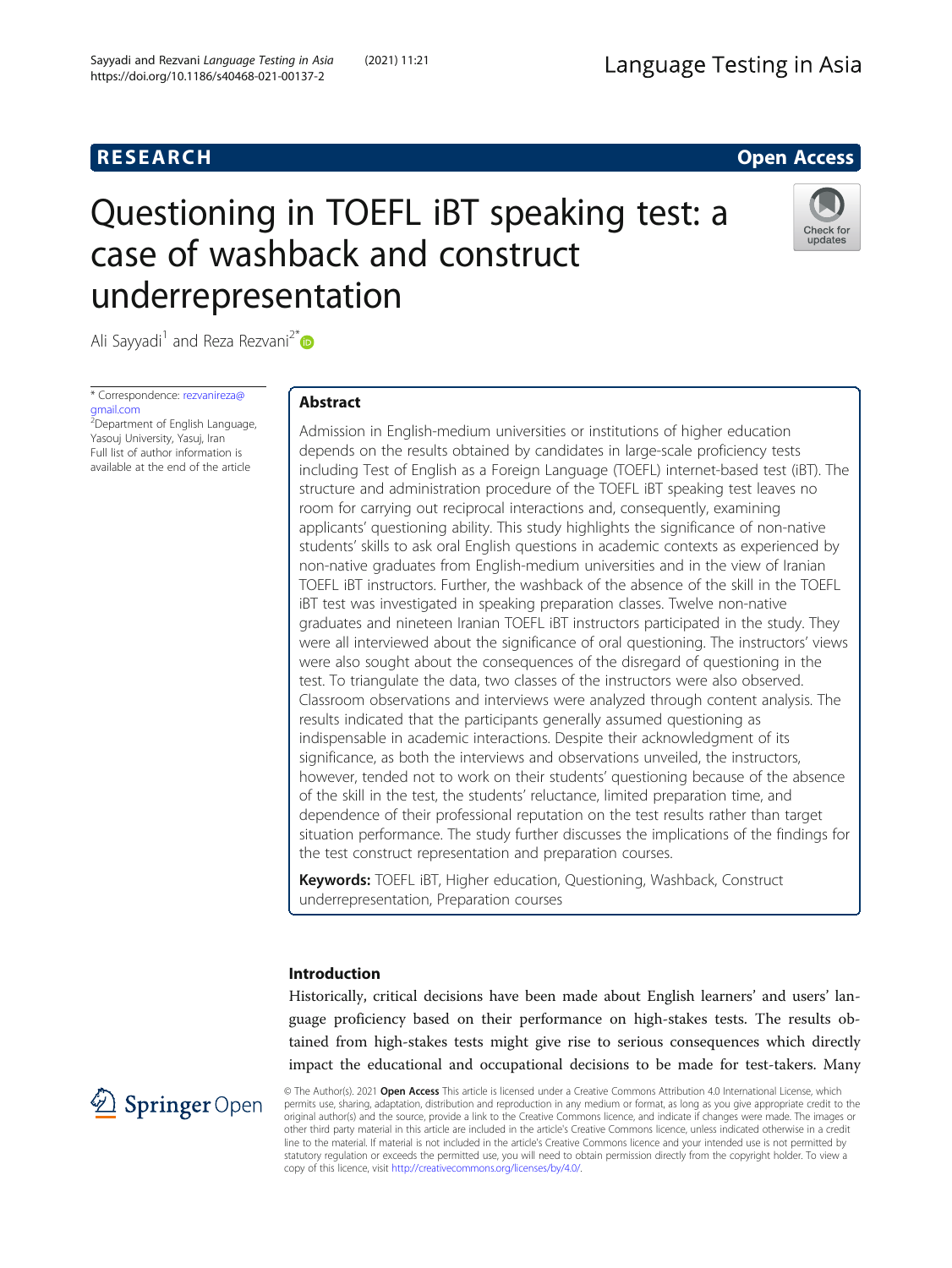people throughout the world seek to migrate to English-speaking countries (ESC), for instance, to pursue their higher education, and their admission to English-medium universities is highly dependent on their performance on large-scale tests. Accordingly, studying various aspects of such tests with the aim to improve their usefulness has been assumed to be increasingly critical because more reliable and valid results by such tests help universities to identify and select more qualified applicants with adequate communication skills to cope with their academic studies (Chapelle, [2020](#page-16-0)).

Test of English as a Foreign Language (TOEFL) internet-based test (iBT) speaking test has been widely used to assess applicants' oral communicative capacities and, consequently, predict their readiness to manage the language demands of higher education (Brown & Ducasse, [2019\)](#page-16-0). It is a reportedly reliable and valid speaking test (Bridgeman et al., [2012;](#page-16-0) Chapelle et al., [2008](#page-16-0); Enright & Tyson, [2008;](#page-16-0) Ockey et al., [2015](#page-16-0)) since "it seeks to simulate typical authentic academic activities, and the scores are said to extrapolate to performance in real-life academic settings" (Brooks & Swain, [2014,](#page-16-0) p. 354). In other words, it simulates a life-like situation in which the test-takers are to fulfill the tasks they are going to confront in the target language use situation (TLUS) (Brown & Ducasse, [2019\)](#page-16-0).

Given its structure and administration procedure (for details, see Alderson, [2009\)](#page-16-0), it seems that the TOEFL iBT speaking test assesses examinees' communicative abilities solely based on their responding skills and considers no room for judging their questioning skills (Brooks & Swain, [2014](#page-16-0)). This is arguably incongruent with the commission intended for TOEFL iBT speaking test to simulate TLUS tasks in English-medium universities since questioning plays an integral part in interactions in academia (Almeida, [2012;](#page-16-0) Dool et al., [2020;](#page-16-0) Rezvani & Sayyadi, [2015\)](#page-17-0). In seminars, conferences, laboratories, and classrooms, for instance, questioning might be employed by attendees to obtain information, maintaining the control of academic debates, seeking clarification and further elaboration, exploring the insights of addressees, encouraging further thoughts, and merging prior knowledge and new information in attempts to make sense of ideas, and so forth (Almeida, [2012;](#page-16-0) Dool et al., [2020](#page-16-0); Rezvani & Sayyadi, [2015\)](#page-17-0).

Despite the contribution of previous studies in enhancing the body of the related literature, it appears that the significance and benefits of questioning in academia as perceived by actual language users are under-researched. As one of its objectives, the current study accordingly seeks to investigate the significance and usefulness of nonnative students' (NNS) skill to ask oral English questions (OEQ) in academic contexts in English-speaking countries (ESC) as viewed by non-native graduates (NNG) and Iranian TOEFL iBT instructors.

Tests and, more specifically, their defining characteristics might have substantial washback effects on test-takers, teachers, and the preparation courses. Language learners, for example, who are preparing to sit a test with certain features and demands may employ varying study plans and strategies, develop different motivations, and adopt disparate test-taking strategies (Hung & Huang, [2019](#page-16-0); Rezvani & Sayyadi, [2014](#page-17-0)). To teachers, the characteristics and demands of a given test is decisive in opting for the most appropriate teaching methodologies, materials, syllabus design, and assessment strategies (Ali & Hamid, [2020](#page-16-0); Rezvani & Sayyadi, [2016](#page-17-0)). Accordingly, the absence of room for questioning in the test might bring about critical washback effects on TOEFL iBT instructors' pedagogical perception and practice. To date, however, no study has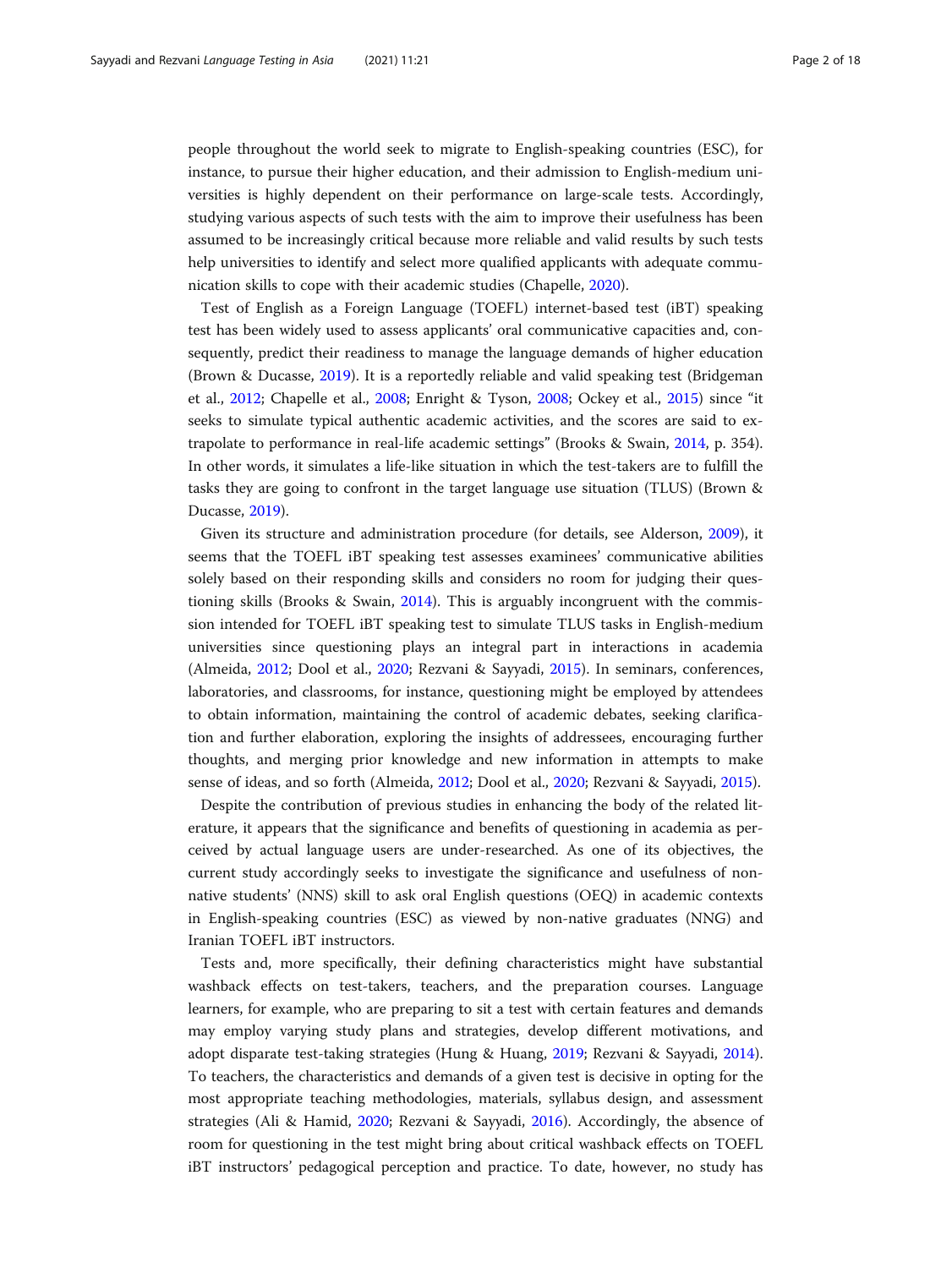probed how TOEFL iBT applicants' questioning skill is treated by teachers in speaking preparation courses as a washback effect of the test. Therefore, with this being the case, the current study was conducted to contribute to enhancing the body of knowledge in the related literature.

# Literature review

# The significance of questioning

To perform a lucid conversation, as a systematic event, conversants need to understand and respond to one another to organize their social activities (Gardner, [2019\)](#page-16-0). This ping-pong transaction involves both responding to messages received and raising questions. Various studies have highlighted the significance of questioning as a communicative performance. Rezvani and Sayyadi ([2015](#page-17-0)), for instance, consider effective questioning as one of the six basic social and psychological needs of human beings, enabling them to accomplish communicative goals in communities. Chudinova ([2020](#page-16-0)) also pointed to questioning as an indispensable element for performing various social speech acts such as requesting, inviting, probing, and so forth. Willis and Willis ([2007](#page-17-0)) also take it as a means for comprehension, confirmation, and clarification checks while verbally interacting with others.

The related literature is replete with studies scrutinizing the benefits of questioning in the academia (e.g., Almeida, [2012;](#page-16-0) Chudinova, [2020;](#page-16-0) Cotton, 2004; Rezvani & Sayyadi, [2015](#page-17-0)). Cotton (2004), for example, argued in his study that learners' questions can generate interest in new subjects, ideas, and challenges and induce them to be reflective about their ideas. Almeida [\(2012](#page-16-0)) also discussed the role of questioning in learners' meaningful learning and concluded that questioning reveals learners' quality of conceptual understanding and aids them to merge their prior and new knowledge in order to make sense of ideas. However, few studies, if any, have examined the benefits of questioning in other academic settings (e.g., various higher education contexts) as experienced and perceived by actual language users. Nor have any studies explored the practice and development of questioning in relation to the characteristics and demands of a test. The current study, hence, was aimed to probe the usefulness of students' questioning in different layers of higher education centers in ESCs as directly experienced by NNGs and perceived by Iranian TOEFL iBT instructors.

# TOEFL iBT speaking test

The conceptualization of the TOEFL iBT speaking test is in accord with an expanded version of Bachman's [\(1990\)](#page-16-0) model of communicative language ability and Canale and Swain's ([1980](#page-16-0)) model of communicative competence tapping one's linguistic knowledge (i.e., syntactic, textual, and sociolinguistic knowledge), strategic competence, and the contextual use of language (Brooks & Swain, [2014](#page-16-0)). The groundwork of TOEFL iBT development was laid by studies (e.g., Rosenfeld et al., [2001;](#page-17-0) Taylor and Angelis, [2008a](#page-17-0), [b](#page-17-0)) which reflect the most essential skills for academic success in English-medium universities including the capacity to summarize, combine, and convey important information in lectures and other academic events accurately and coherently through the contextual use of language (Biber & Gray, [2013](#page-16-0); Enright & Tyson, [2008;](#page-16-0) Frost et al., [2020\)](#page-16-0).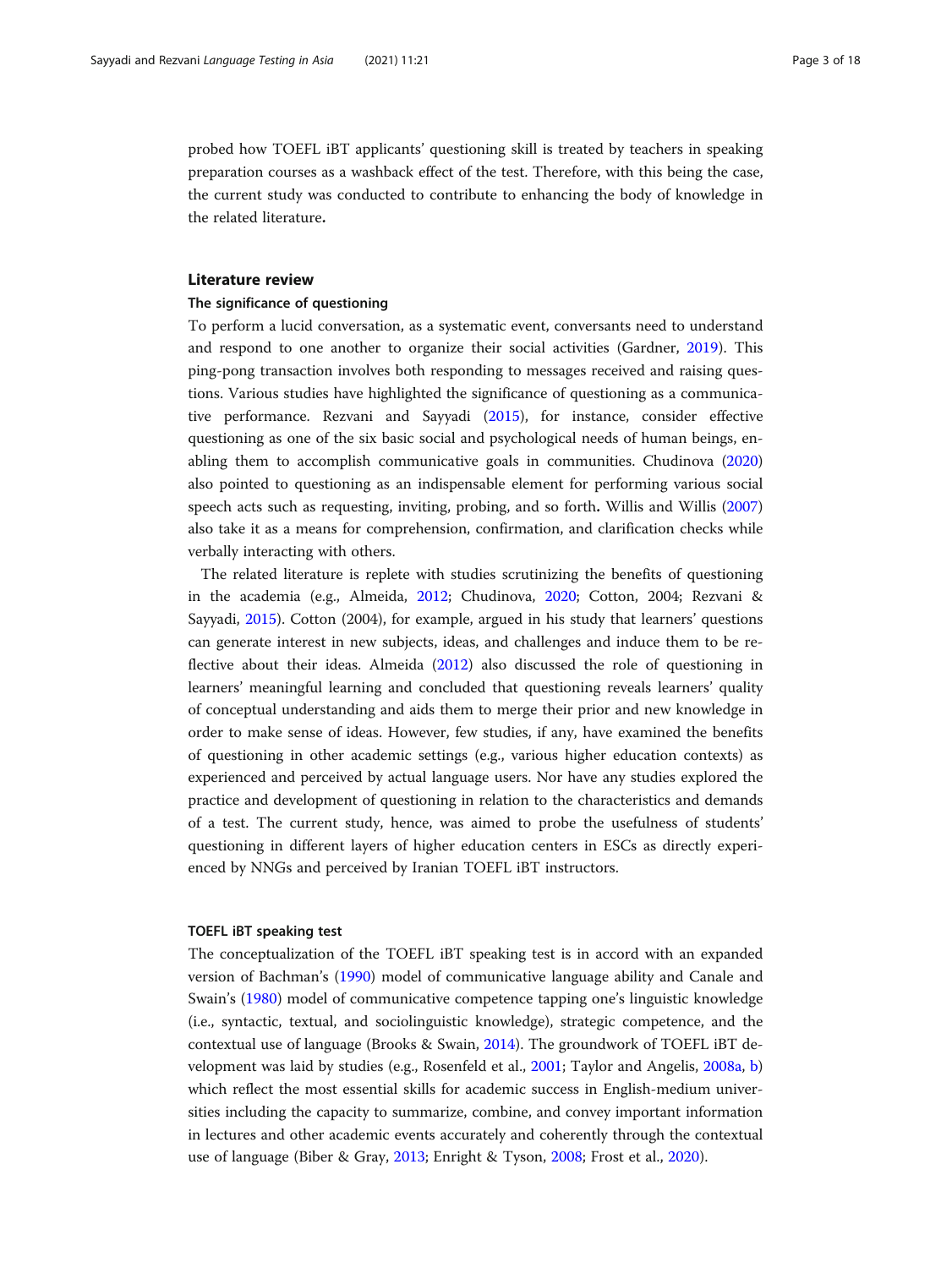The TOEFL iBt speaking test has been subject to ongoing validation studies. Some studies (e.g., Bridgeman et al., [2012](#page-16-0); Cotos & Chung, [2018](#page-16-0); Cumming et al., [2005](#page-16-0); Enright & Tyson, [2008](#page-16-0); Ockey et al., [2015](#page-16-0)) have examined the alignment between the test and TLUS tasks and reported TOEFL iBT to be a valid measure of communicative ability owing to setting up an actual situation requiring applicants to demonstrate their capacity to perform various TLUS tasks in the test. Cotos and Chung [\(2018](#page-16-0)) sought to explore to what extent the language functions elicited by TOEFL iBT speaking tasks are in line with those fulfilled by international teaching assistants in the authentic discourse. They concluded that "TOEFL iBT speaking tasks elicit most of the language functions identified in the discourse, suggesting that this test accounts for the functional language ability necessary for effective instructional performance as a teaching assistant in the target domain of language use" (p.1).

On the other hand, some studies raised concern about what underlying ability it measures (Johnson, 2001; Kyle et al., [2016](#page-16-0)). For example, Kyle et al. [\(2016\)](#page-16-0) explored the construct validity of independent and integrated TOEFL iBT speaking tasks and found that "although the independent tasks included in the TOEFL iBT may represent a single construct, responses to integrated tasks vary across task sub-type" (p.1). Such findings would call oral interviews' construct validity into question arguably because its design might hinder score interpretation and extrapolation beyond the testing context (Johnson, 2001). Hence, it seems that no consensus on the authenticity and construct validity of TOEFL iBT speaking tasks has been reached in the related literature, which induced the present researchers to carry out the present study in order to enhance the body of knowledge in this regard.

# TOEFL iBT preparation courses

Most prior studies on TOEFL iBT preparation courses are concerned with applicants' and teachers' perceptions of the test structure and usefulness of the preparation courses (e.g., Daneshvar et al., [2020;](#page-16-0) Masfufah, [2018](#page-16-0); Ma & Cheng, [2015](#page-16-0)), the effects of the preparation courses on the test performance of learners (see Liu, [2014](#page-16-0)), and the washback effects of the test on the courses (Barnes, 2017; Erfani, [2012\)](#page-16-0). Barnes (2017), for instance, studied how teaching to the test can change the notion of  $a$  good teacher and found that general English teachers, as a washback effect of the test, need to demonstrate varying qualities when teaching to TOEFL iBT test. Erfani ([2012](#page-16-0)) also sought to compare the washback effects of TOEFL iBT and IELTS on teaching and learning activities and concluded that while the TOEFL iBT preparation courses were found to include a wider range or academic activities, the IELTS ones attempted to tap learners' communicative capacities more noticeably.

Given the review of the related literature, it seems that the washback effect of the absence of assessing applicants' questioning in TOEFL iBT test on the pedagogic and learning behaviors in preparation courses has been unexplored. Accordingly, the present study sought to probe how applicants' questioning skill is treated by teachers in the preparation courses.

# Research questions

This study addresses the following questions: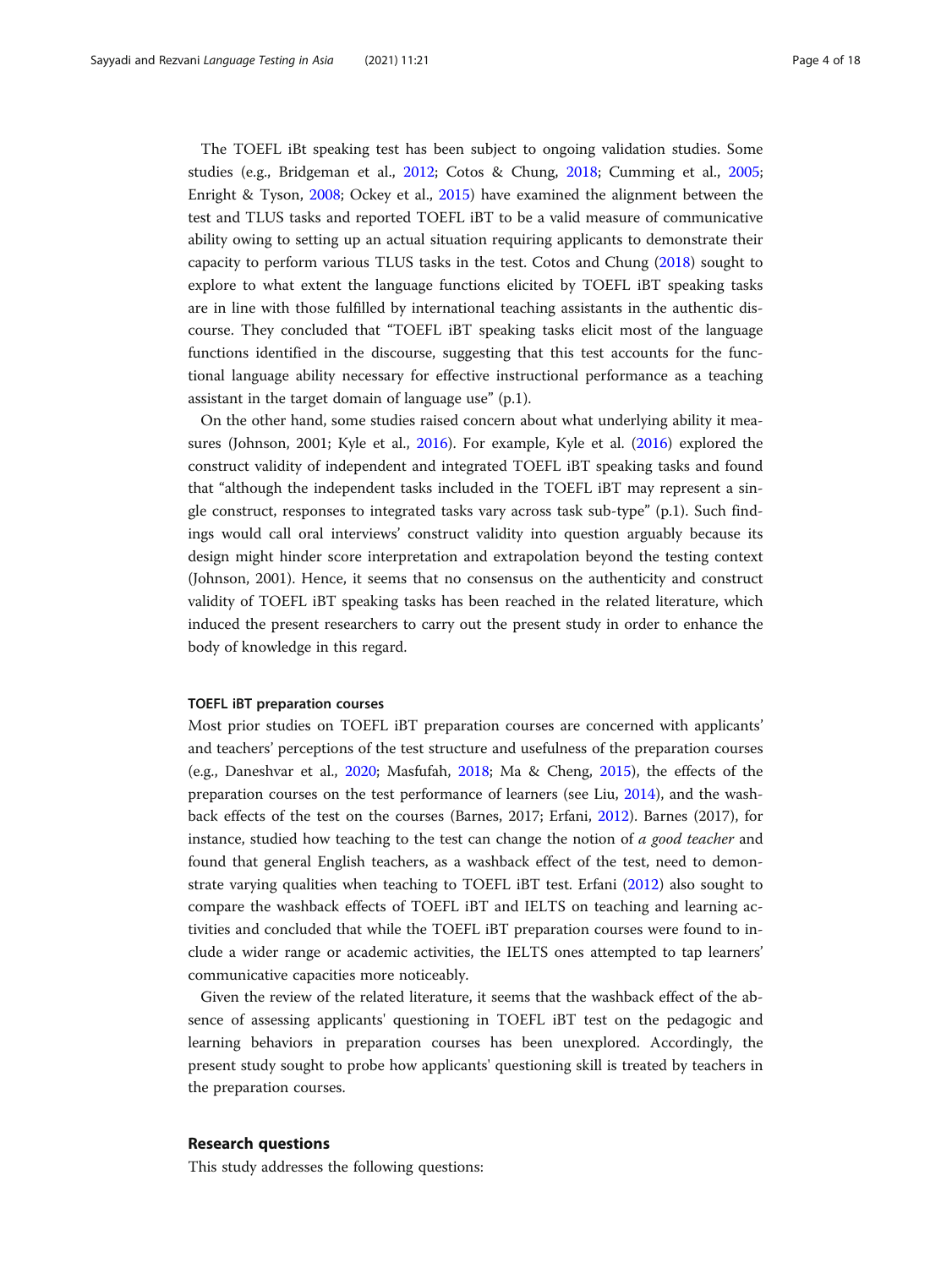- 1. What are the perceptions of NNGs from universities in ESCs about the significance of students' questioning skill in English-medium higher education settings?
- 2. What are the perceptions of Iranian TOEFL iBT instructors about the significance of students' questioning skill in English-medium higher education settings?
- 3. How is Iranian applicants' questioning skill perceived and treated by the instructor participants in their TOEFL iBT speaking preparation courses?

# Method

Given the nature of the research questions, a qualitative research method was used in the present study to probe the participants' perceptions about the significance of NNG's questioning skill as well as the practice and development of applicants' questioning skill in TOEFL iBT speaking preparation courses.

# Data collection instruments

The data of the study were collected through in-depth semi-structured interviews with the participants. To develop the interview questions, twelve and six interview questions were generated, in the first step, for the responding iBT instructors and NNGs, respectively. The questions were formulated after a review of the related literature. When the questions were developed, three TEFL experts from Shiraz University, Iran, were requested to review the interview questions in terms of clarity, relevance, and comprehensibility. Based on their comments, some of the questions were revised, merged, or omitted. The final draft of the interview questions, including, respectively, 7 and 3 questions for TOEFL iBT instructors and NNGs, was piloted with a small sample of two TOEFL iBT instructors and two NNGs from Shiraz. An analysis of their answers along with their follow-up comments on the questions leads to the reformulation of one of the interview questions of both groups of the respondents.

In an attempt to triangulate the collected data to investigate TOEFL iBT instructors' practical approaches towards applicants' OEQs in preparation classes, further data were also sought through detailed field notes and voice records on the related in-class practices and interactions.

# Sample and sampling procedures

To select a sample of NNGs who had experienced the communicative demands in English-medium academia, a purposive sampling procedure was utilized. Due to inaccessibility of NNGs from English-medium universities in the study context, the researchers looked for participants through social academic networks such as LinkedIn and Academia. The NNGs selected for the study were required to have completed at least one higher-educational level in ESCs. The participants identified with the features wanted were sent an invitation to participate in the study along with a brief description of the study. Those who accepted to participate (16 out of 150 cases) were requested to share their demographic information and leave their telephone number or email address for the interview. Eventually, 12 international NNGs (7 males and 5 females, with varying ages, nationalities, and fields of study) were interviewed before the saturation of data (see Table [1](#page-5-0) for more information).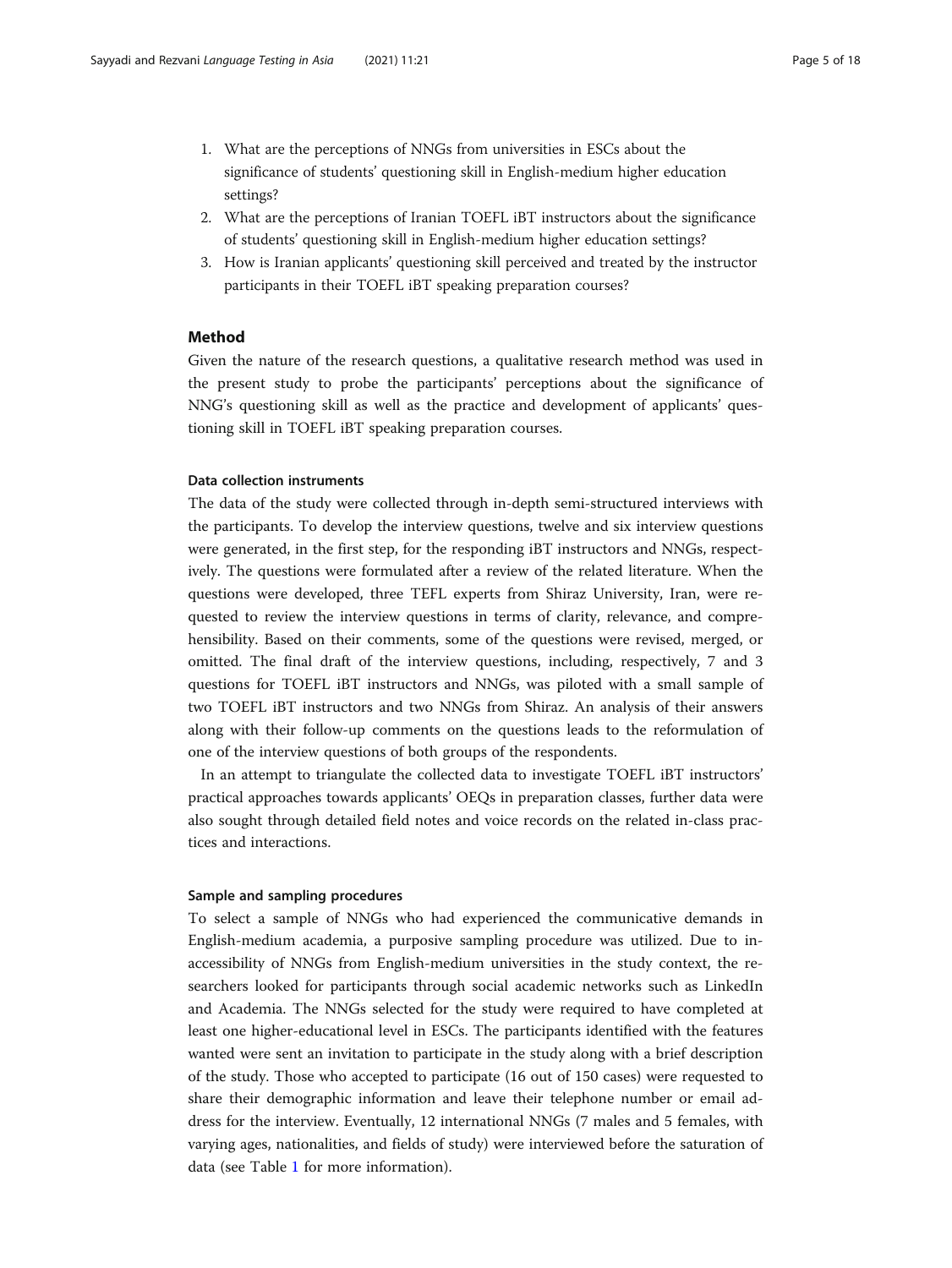<span id="page-5-0"></span>Table 1 Demographic information about the non-native graduates

| No             | Name <sup>a</sup> | Age | Gender | <b>Nationality</b> | Field of study (level)       | University attended (country) |
|----------------|-------------------|-----|--------|--------------------|------------------------------|-------------------------------|
| 1              | Abbas             | 25  | Male   | Lebanese           | Finance (B. A.)              | McGill (Canada)               |
| 2              | Himmat            | 34  | Male   | Indian             | Biochemistry (Ph. D.)        | Alberta (Canada)              |
| 3              | Omar              | 42  | Male   | Syrian             | Oncology (M. Sc.)            | Newcastle (England)           |
| $\overline{4}$ | Aziz              | 33  | Male   | Iraqi              | Applied Linguistics (Ph. D.) | Newcastle (England)           |
| 5              | Ata               | 35  | Male   | Turkish            | Archeology (M. A.)           | York (England)                |
| 6              | Arash             | 44  | Male   | Persian            | Marketing (M. A. & Ph. D.)   | Lancaster (England)           |
| $\overline{7}$ | Abram             | 38  | Male   | Russian            | Counseling (M. A.)           | Adams State (The USA)         |
| 8              | Adalinda          | 29  | Female | German             | Journalism (M. A.)           | Oregon (The USA)              |
| 9              | Hadis             | 35  | Female | Persian            | Marketing (Ph. D.)           | Stanford (The USA)            |
| 10             | <b>Bojing</b>     | 30  | Female | Chinese            | Accounting (M. Sc.)          | Oakland (The USA)             |
| 11             | Adeola            | 30  | Female | Nigerian           | Microbiology (M. Sc.)        | Lincoln (New Zealand)         |
| 12             | Julia             | 38  | Female | Swedish            | Public Policy (M. A.)        | Waikato (New Zealand)         |

<sup>a</sup>Note: The names are fictitious.

As for TOEFL iBT instructors and speaking preparation courses, the study was conducted in Tehran and Shiraz, two of the largest and most populated Iranian metropolises with a comparatively large number of language learning centers offering TOEFL iBT preparation courses. To select the intended TOEFL iBT instructors, with at least 5 years of experience in teaching speaking preparation courses, a snowball or chain sampling method was employed. More specifically, the researchers initially referred to one reputable language institute in each city and interviewed one TOEFL iBT instructor. The initial respondents were then requested to suggest, possibly, some similar TOEFL iBT instructors to be interviewed. Having analyzed the data collected from the first two instructors, the researchers contacted and interviewed the new cases suggested. The next respondents, once interviewed, were also requested to introduce some other analogous cases. This procedure continued up to reaching the state of data saturation and coherence. In total, the viewpoints of 19 TOEFL iBT instructors (13 males and 6 females) with their ages ranging from 32 to 45 were elicited (see Table [2\)](#page-6-0).

To investigate how oral questioning is taught and practiced in real classes, two classes of the respondents (one from each city) were observed. To elicit natural class interactions, the researchers requested instructors for permission to observe their TOEFL iBT preparation classes before they are affected by the interviews. The first two instructors who consented to both class observation and follow-up interviews were Hamed (from Tehran) and Peyman (from Shiraz). Therefore, one class from each instructor was observed. The observed TOEFL iBT speaking preparation classes in Tehran and Shiraz included 10 (6 males and 4 females) and 14 (9 males and 5 females) students, respectively.

# Data collection procedure

The demographic information of the interviewees was sought before they participated in the study. The respondents were assured of the confidentiality of their identity and the information exposed. All interviews were conducted in English. The interviews with the NNGs, taking about 10 min, were carried out through Skype and voice calls. The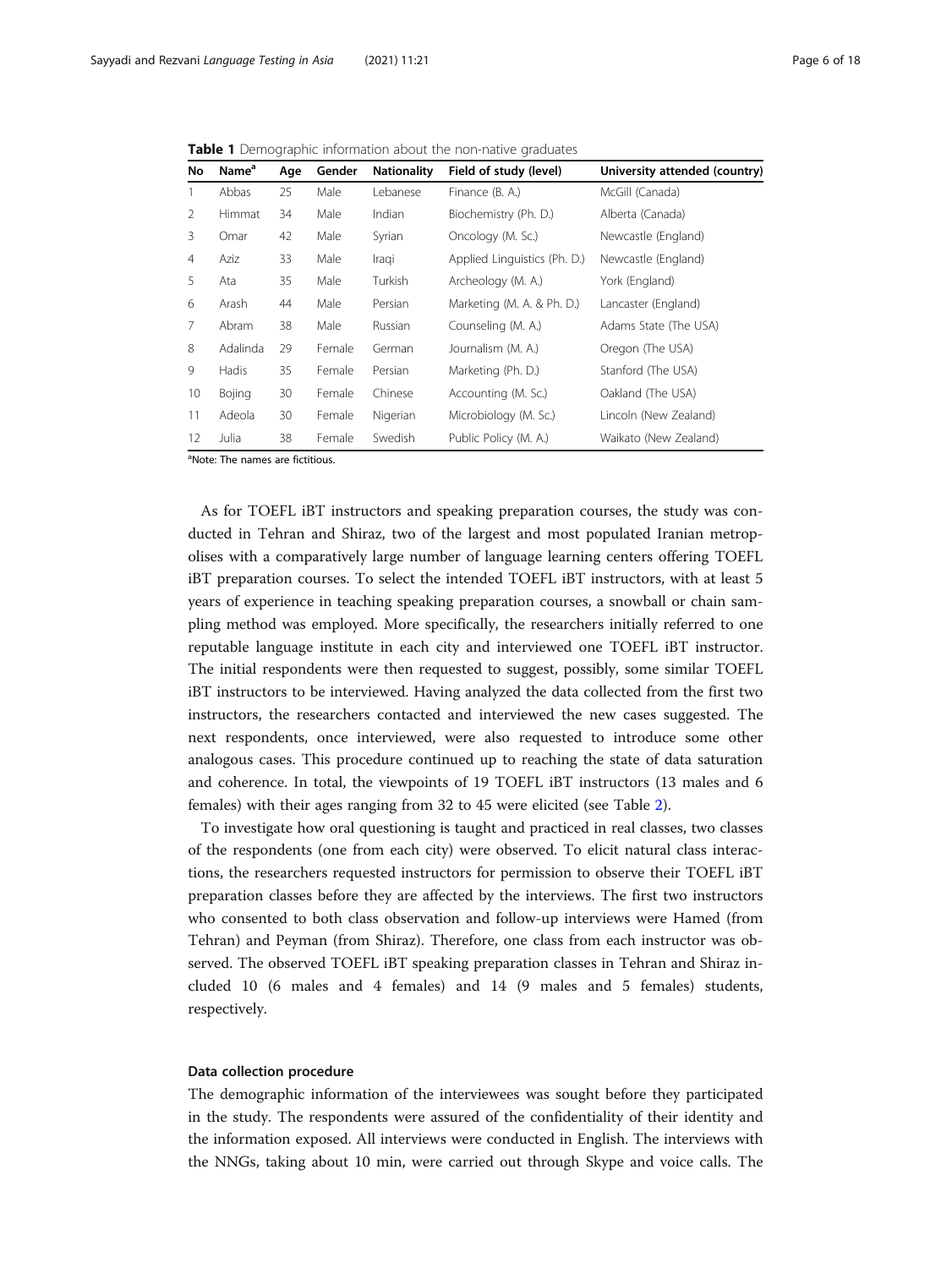| No             | Name <sup>a</sup> | Age | Gender | <b>Teaching experience</b> | City   |
|----------------|-------------------|-----|--------|----------------------------|--------|
|                | Mahnaz            | 45  | Female | 11 years                   | Tehran |
| $\overline{2}$ | Hossein           | 43  | Male   | 8 years                    | Tehran |
| 3              | Hamed             | 42  | Male   | 10 years                   | Tehran |
| $\overline{4}$ | Mehran            | 39  | Male   | 6 years                    | Tehran |
| 5              | Nader             | 34  | Male   | 5 years                    | Tehran |
| 6              | Amin              | 43  | Male   | 6 years                    | Tehran |
| 7              | Mohammad          | 38  | Male   | 6 years                    | Tehran |
| 8              | Sara              | 32  | Female | 5 years                    | Tehran |
| 9              | Salman            | 44  | Male   | 10 years                   | Tehran |
| 10             | Ahmad             | 39  | male   | 7 years                    | Tehran |
| 11             | Elahe             | 36  | Female | 6 years                    | Shiraz |
| 12             | Maryam            | 38  | Female | 5 years                    | Shiraz |
| 13             | Javad             | 35  | Male   | 5 years                    | Shiraz |
| 14             | Nazanin           | 35  | Female | 5 years                    | Shiraz |
| 15             | Payam             | 36  | Male   | 7 years                    | Shiraz |
| 16             | Peyman            | 40  | Male   | 6 years                    | Shiraz |
| 17             | Sadegh            | 43  | Male   | 5 years                    | Shiraz |
| 18             | Ali               | 39  | Male   | 7 years                    | Shiraz |
| 19             | Soraya            | 36  | Female | 6 years                    | Shiraz |

<span id="page-6-0"></span>**Table 2** Demographic information about the instructors

aNote: The names are fictitious.

TOEFL iBT instructors' insights were elicited through face-to-face interviews, each lasting for about 25 min on average.

To ensure the trustworthiness of the data, care was exercised to avoid bias through the application of the strategies suggested by Schumacher and McMillan ([2006\)](#page-17-0). More specifically, we employed a persistent fieldwork, accounted for participants' language verbatim accounts, and checked the data informally with the participants for accuracy after the interviews and also after data analysis.

Besides, to explore how the applicants' OEQs is noted and worked on in preparation classes, one of the researchers observed two TOEFL iBT speaking preparation classes (Hamed's and Peyman's) each for 8 sessions. Anything in connection to the instructors' or students' questions and questioning was observed and recorded. Field notes were also taken when an observation needed further attention for later analysis. As recommended by Bogdan and Biklen ([1998](#page-16-0)), care was taken to be unnoticeable in note-taking not to catch the class participants' attention.

# Data analysis procedure

To analyze the data accumulated through classroom observations along with interviews, content analysis was employed as suggested by Glaser and Strauss (1967). The analysis was iterative throughout the interviews and after the observations. To carry out a constant content analysis, both data sources were transcribed verbatim, integrated with notes taken. The transcriptions were then read frequently and recursively so that the class oral interactions could be envisaged in detail. This also helped to find connections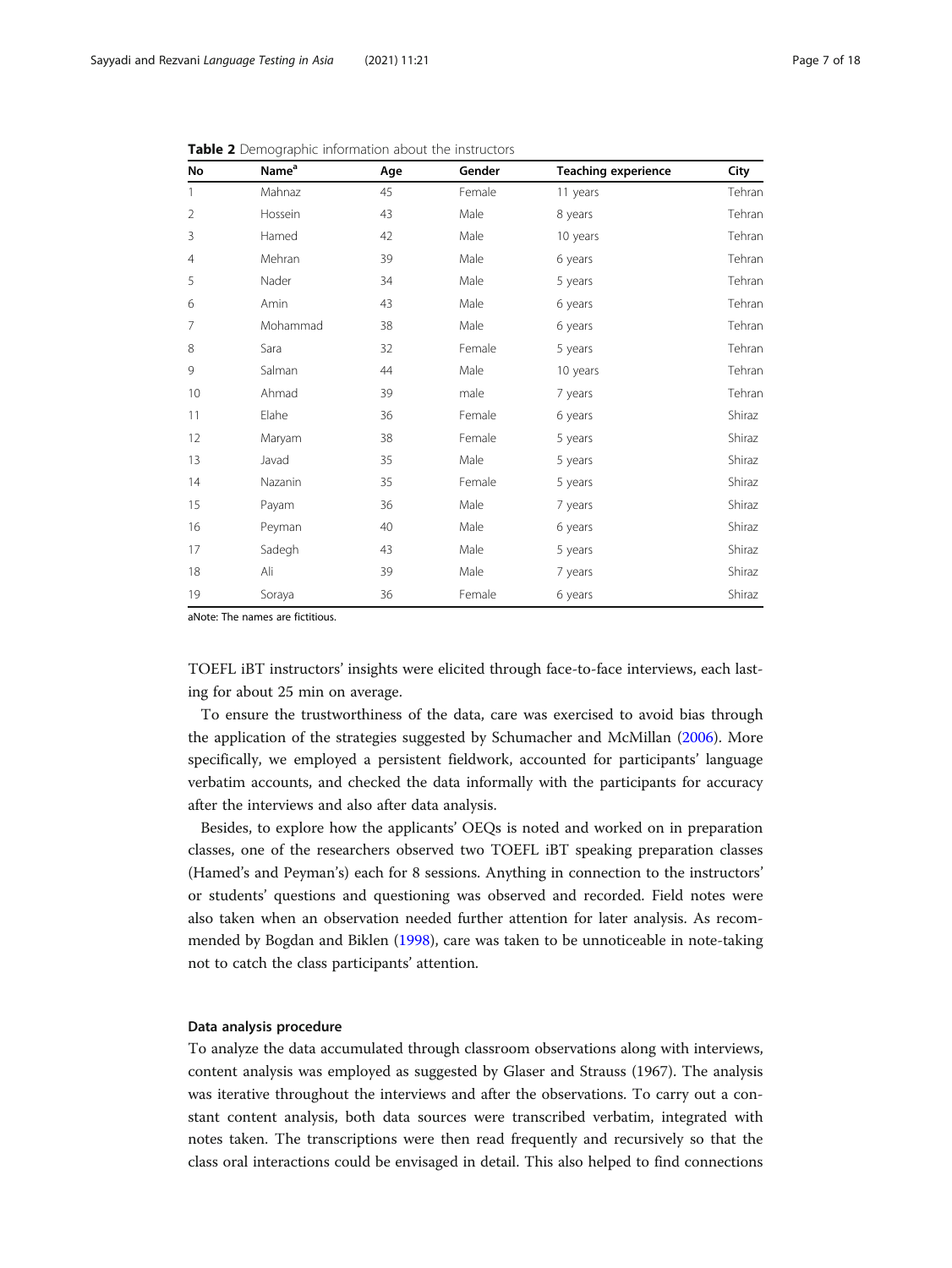among what we observed and the interviews. Both researchers developed open codes independently concerning the research questions, which sometimes entailed going back and forth through the data. The analyses were then compared, and a few areas of disagreement were found. These were resolved through discussion, and subsequent analysis by the first researcher generated emergent recurrent themes. Through more refined cross-referencing between the themes and memos and participants' accounts categories and relationships among the themes were developed.

# Results

# The non-native graduates' perceptions

The interview questions encouraged the NNGs to discuss the advantages of questioning to deal with various issues in and outside English-medium classrooms. One of the main advantages reported for NNSs' questions in classrooms was that they might enhance the quality students' lesson learning. Specifically, 10 interviewees believed that questioning might dispel students' confusions about lessons and, hence, help them learn the new lessons more efficiently. As a case in point, Hadis experienced questioning as a very common practice in the courses she took because "professors [in her university] did not teach the lessons point by point and asked students to study the books and ask questions about their problems". Students' questions in classrooms, as assumed by Bojing and Himmat, can also foster the classroom interaction between teachers and students and among students, giving rise to "a competitive environment that helps students to grow" (Himmat) and, hence, "improving the quality of learning" (Bojing).

Further, 3 respondents noted that students' questions may enhance learning with and from peers. Adeola, for instance, held that "when students ask questions in classrooms, they not only improve their level of learning but also help their classmates indirectly to get rid of their likely confusions".

Students' questions, as pointed out by 4 respondents, may raise untouched subjects to learn because effective questions, as held by Julia, "can lead to doubt and reveal many unknown facts, and when somebody can unveil new facts, then he is successful in education". Similarly, Omar stated that questioning would "aid students to learn new lessons in classrooms and also help them get more insightful about each lesson".

The interviews also made the respondents recall how they had benefited from their questions outside classrooms in English-medium academic settings. Three respondents pointed to a growing reliance on questioning outside classrooms because, as Abram argued, "NNSs' academic survival and especially settlement were partially dependent upon their questioning". Similarly, the respondents recollected how they had employed questions to tackle their confusions and problems among others about, for example, registration processes (6 respondents), finding locations (12 respondents), class, conference, or workshop times (6 respondents), assignments (7 respondents), and university rules and norms (5 respondents).

When commenting on NNSs' questioning ability, epithets including important (by 7 respondents), significant (by 5 respondents), determining (1 respondent), and vital (1 respondent) were recurrently used. These were also suggestive of the considerable criticality attached to questioning skill in universities in ESCs. Table [3](#page-8-0) summarizes the major themes and sub-themes of schemes emerging from the perceptions of the NNGs.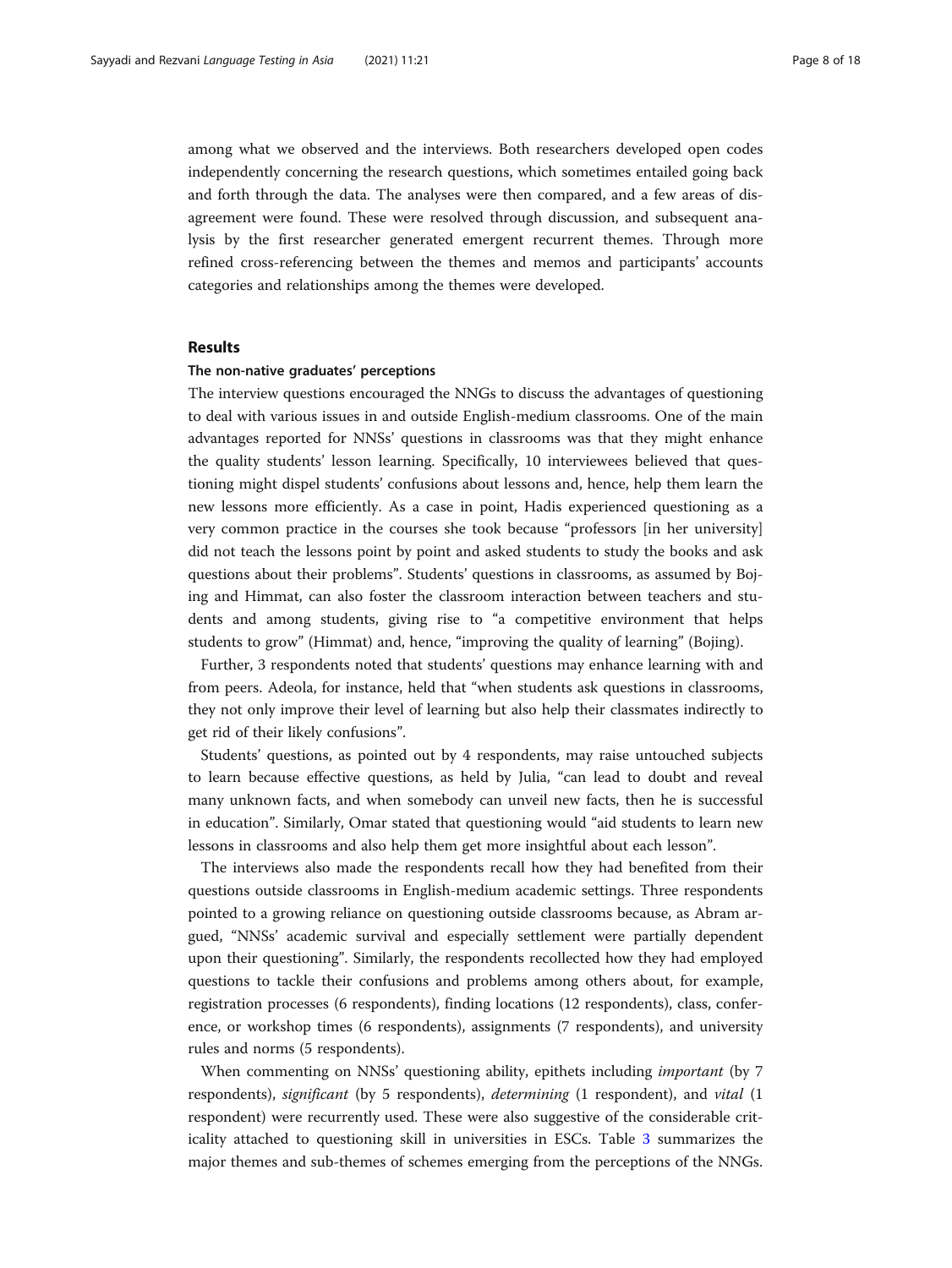<span id="page-8-0"></span>

| Table 3 NNGs' perceptions of non-native students' questioning in academia |  |  |  |  |  |
|---------------------------------------------------------------------------|--|--|--|--|--|
|---------------------------------------------------------------------------|--|--|--|--|--|

| Issue                                          | Theme                          | Sub-themes                                                                                                                                                                        |  |  |
|------------------------------------------------|--------------------------------|-----------------------------------------------------------------------------------------------------------------------------------------------------------------------------------|--|--|
| Students' questions in the academic<br>context | Significance                   | • Perceived to be high<br>• Impacts on quality of learning through<br>a. Eliminating students' confusions<br>b. Fostering classroom interaction<br>c. Peer learning               |  |  |
|                                                | Benefits in classrooms         | • Impacts on the quantity of learning<br>through<br>a. Raising untouched subjects                                                                                                 |  |  |
|                                                | Benefits outside<br>classrooms | • Eliminating confusions about<br>a. Registration processes<br>b. Finding locations<br>c. Class, conference, or workshop times<br>d. Assignments<br>e. University rules and norms |  |  |

# The TOEFL iBT instructors' perceptions

The results emerging from the analysis of the TOEFL iBT instructors' views on the significance of NNSs' questions in academia showed multiple practical benefits for the students. NNSs are likely to be confused when new lessons are taught in English, and nothing better than asking questions can reveal and dispel their confusion because, as Soraya argued, "the depth of learners' questions can clearly show their depth of thinking and understanding".

Campus life is full of challenges, particularly for newcomers. Most respondents pointed to unfamiliarity with campus rules, sociocultural norms, and specific curricular and extracurricular programs as some noticeable issues or sometimes headaches NNSs are faced with. All these normally entail "asking for help or information" as commented by one of the respondents.

The respondent instructors also discussed the role of questioning in peer interactions. NNSs' interactions with other students, which might be typically initiated through questioning, might promote their learning, reduce their likely culture shock, and create rapport. Questions for peers were perceived by two instructors to be even more effective than those for teachers because NNSs, especially the less confident ones, normally tend to put their questions to their readily available peers rather than dominant teachers.

Four instructors extended their views beyond the classroom context and highlighted the importance of students' questions in seminars and scientific meetings. They argued that the questions that the students raise in seminars may "involve them in scientific discussions with teachers, researchers, and students" (Payam) and "make them more sophisticated because each question might create several other questions and issues for discussion in students' minds" (Peyman). In short, the analysis of the TOEFL iBT instructors' perceptions of learners' questions in academic discourse suggested the themes and sub-themes summarized in Table [4](#page-9-0).

# TOEFL iBT applicants' questioning skill

Having been informed of the TOEFL iBT instructors' perspectives on the significance of NNSs' questioning skill in academia, we sought their views on the importance of students' questions and their acquisition in TOEFL iBT speaking preparation courses. One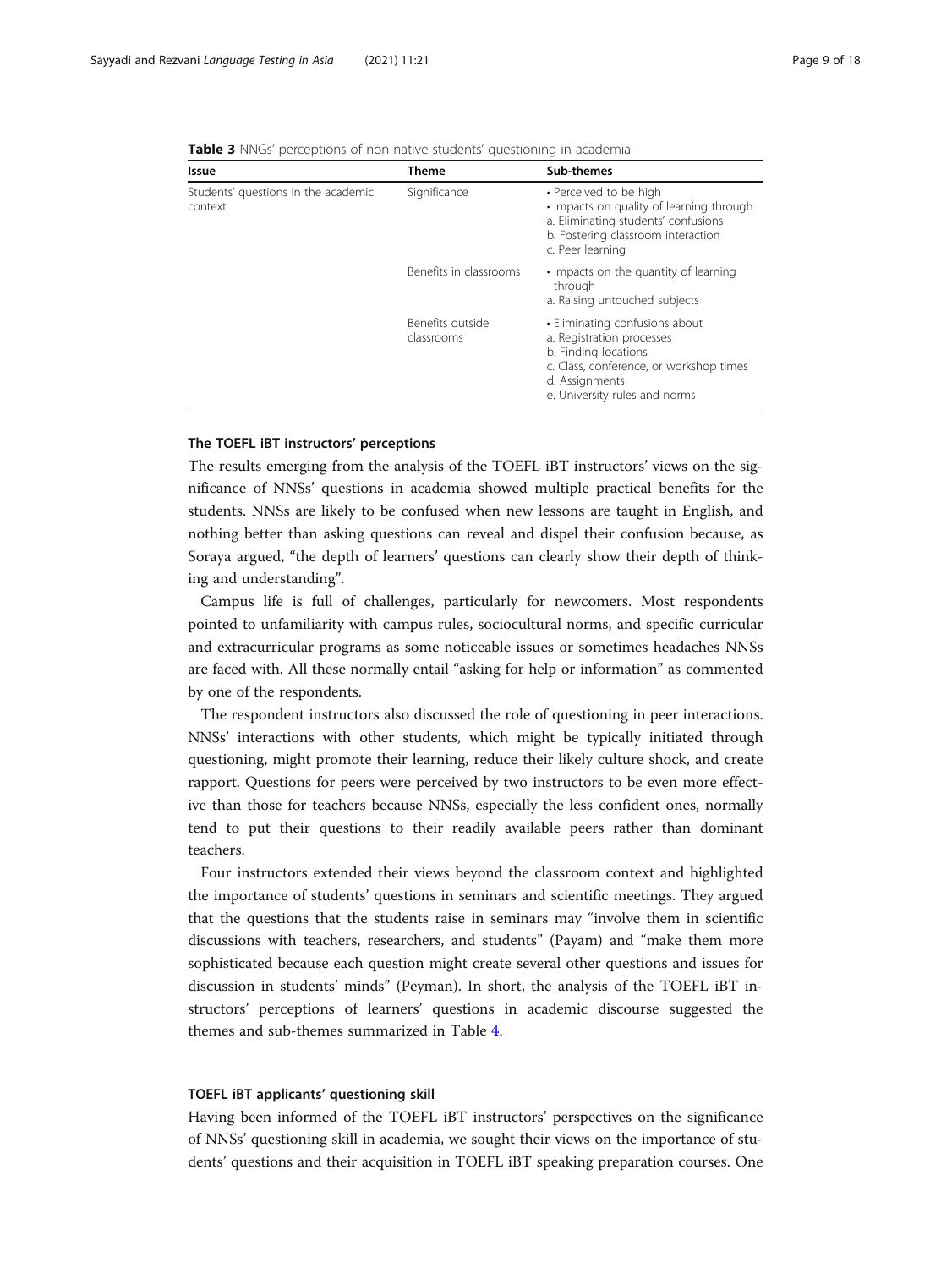<span id="page-9-0"></span>

|  | <b>Table 4</b> TOEFL IBT instructors' perceptions of non-native students' questions in academia |
|--|-------------------------------------------------------------------------------------------------|
|--|-------------------------------------------------------------------------------------------------|

| Issue                           | Theme           | Sub-themes                                                                                                                                                                          |
|---------------------------------|-----------------|-------------------------------------------------------------------------------------------------------------------------------------------------------------------------------------|
| NNSs' questions in the academic |                 | Significance • Perceived to be high                                                                                                                                                 |
| context                         | <b>Benefits</b> | • Eliminating students' conceptual understanding and<br>confusion<br>· Eliminating students' sociocultural confusions<br>• Peer interaction<br>• Enhancing students' insightfulness |

main theme emerging from the interviews was that despite their acknowledgment of the criticality of NNSs' questioning skill, the instructors had never attached much weight to TOEFL iBT students' questions and considered no systematic plan to improve their students' questioning skill.

Specifically, 15 instructors argued plainly that there would be no point in developing students' questioning when it is of no use in taking the test. They strongly emphasized that they are mainly supposed to prepare applicants for a test with clear requirements and tasks, which are not designed to estimate applicants' proficiency in posing English questions.

Practice and assessment of questioning were perceived by Peyman, Mahnaz, and Ali to involve reciprocal or "face-to-face" interactions in which "there is a listener only to receive and respond to the questions" (stated by Peyman). The target test was viewed to be far from being reciprocal, for, as Ali argued, it "occurs only between an applicant and a computer" which is solely tasked with "administering the test and recording and transmitting the provided responses to the scoring center" rather than with "carrying out online human-like interactions with applicants". Accordingly, Ali contended that "you should be silly to ask a machine questions when you know that the machine is not going to provide you with no [sic] feedback or response". Ali concluded that it would be "unwise" to involve his students in a scenario that is not going to be performed on the scene.

The instructors stated that they had never thought of planning and implementing classroom tasks for promoting applicants' questioning skills. Their strong emphasis on the futility of focusing on applicants' questioning skill in such preparation classes encouraged us to ask whether neglecting students' questioning skill might make any troubles for them in TLUS. Interestingly, ten instructors believed that this is likely to impact negatively on their future actual communications in social and academic contexts. However, the instructors had to stick to test-oriented classroom tasks and consequently neglect the development of applicants' questioning skills because "both instructors and applicants are evaluated based on the applicants' test performance", Hamed commented. Nazanin also asserted that "candidates take the preparation classes with high expectations because they spend much money on them. In this stage, getting the needed score is the only important thing to them. They just expect us to prepare them for the test".

On the other hand, Elahe, Nader, Sara, and Sadegh (out of the 19 instructors) were the only TOEFL iBT instructors who claimed to be concerned about their students' questioning and made conscious attempts to develop it. All in all, the analysis of the TOEFL iBT instructors' views gave rise to the following themes and sub-themes (see Table [5](#page-10-0)).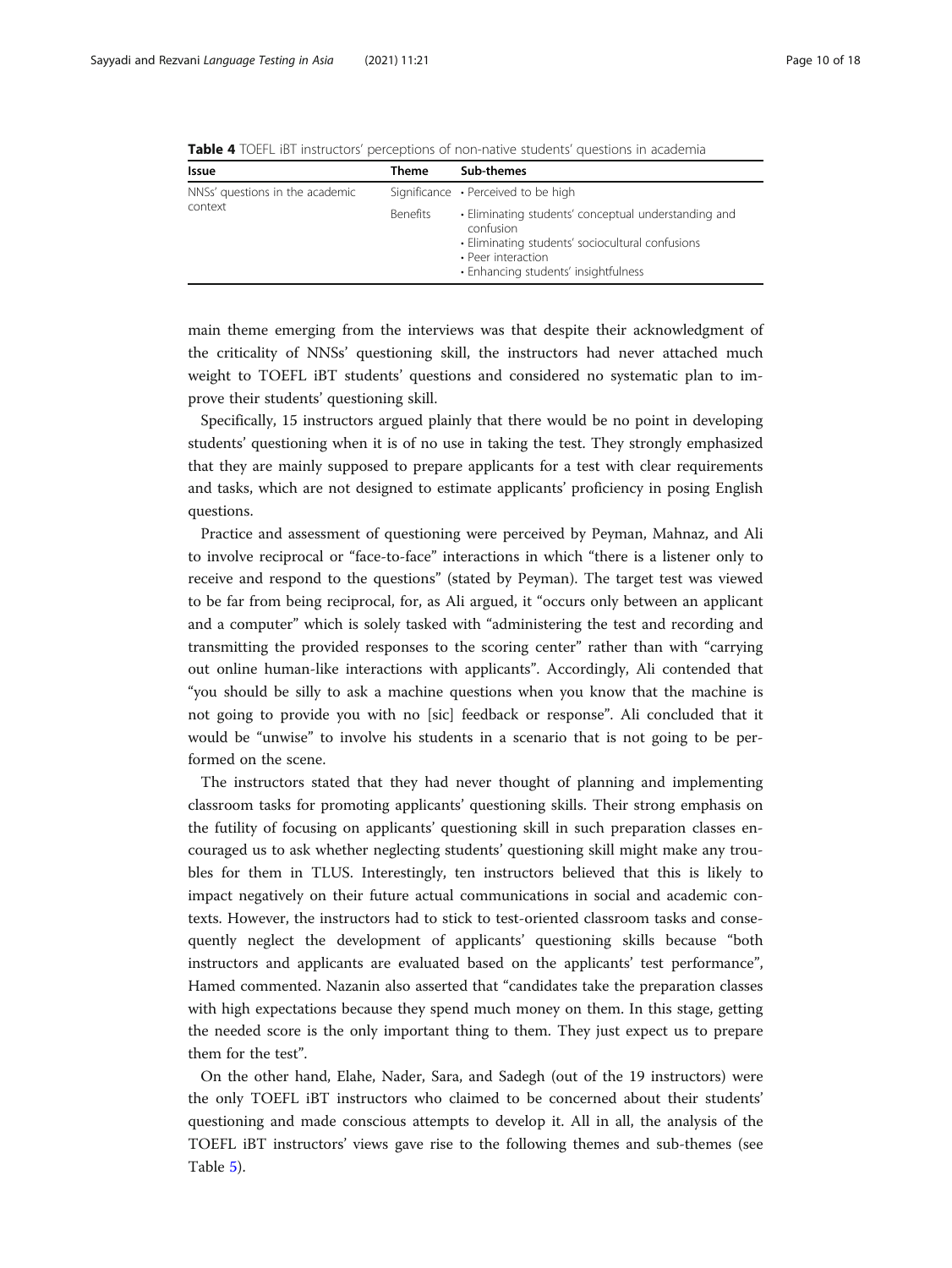<span id="page-10-0"></span>Table 5 Major themes and sub-themes about the TOEFL iBT instructors' perceptions of learners' questions TOEFL iBT speaking preparation courses

| Issue                                                                                 | Theme        | Sub-themes                                                                                                                                                                 |
|---------------------------------------------------------------------------------------|--------------|----------------------------------------------------------------------------------------------------------------------------------------------------------------------------|
| Applicants' practice of oral questioning in TOEFL IBT<br>speaking preparation courses | Significance | • Mainly downplayed as a washback<br>effect of the test                                                                                                                    |
|                                                                                       |              | Development • Mainly neglected for<br>1. The test's construction<br>2. Applicants' reluctance<br>3. Applicants' expectations<br>4. Instructors' occupational<br>reputation |

# The observed TOEFL iBT classrooms

To build up a more accurate picture of the applicants' practice of questioning and in an attempt to triangulate the collected data, two TOEFL iBT speaking preparation courses (each for eight sessions) were observed. Table 6 provides descriptive statistics for oral English questions posed by the applicants in each session.

Table 6 illustrates that questioning was not very often practiced by the applicants, in both courses. Specifically, the number of English questions raised by learners in each of the observed courses did not exceed two, on average, per session. Noticeably no English question was asked in  $C_1$  and  $C_2$  for three and five consecutive sessions, respectively. Besides, twelve out of the thirteen questions asked by the applicants in  $C_2$  were phrased in two sessions when they were supposed to perform certain role plays entailing asking questions. The single remaining question was asked by an applicant for the meaning of an unknown word.

A further surprising point observed in  $C_1$  was that nine out of the twelve oral questions asked were raised by only two applicants. Three applicants asked the rest of the questions (each only one), and the other ten applicants never happened to ask any questions.  $C_2$ , nonetheless, demonstrated a more balanced case because English questions were raised, though scantly, by various applicants. That was mainly because of the instructor's tendency to assign role plays and group works to various pairs and groups. In both classes, most questions seemed to be ungrammatical or incomprehensible, which made the instructors or partners ask for clarification mainly by gestures, facial expressions, and sometime a single-word question like "Why?". As a case in point, the following dialogue from  $C_2$  reveals the poor questioning skill of an applicant who, together with his peers, was supposed to prepare a detailed summary of an academic speech presented to them as a listening task:

Applicant A: He said the FAO will discuss the effects of food prices, limited resources, and something else that I did not get.

Applicant B: Climate change and increased energy needs.

Applicant A: You say climate change and the other one I didn't understand? Applicant B: What?

| <b>I WINTE &amp;</b> DESCRIPTIVE STATISTICS TOT THE TOLE TOT APPRICATIES OTHER GALSTICHS. |         |         |                     |      |                       |  |
|-------------------------------------------------------------------------------------------|---------|---------|---------------------|------|-----------------------|--|
| Course                                                                                    | Minimum | Maximum | Total in 8 sessions | Mean | <b>Std. deviation</b> |  |
| Applicants in ${}^*\mathcal{C}_1$                                                         |         |         |                     | 150  | 1 604                 |  |
| Applicants in $*$ $C_2$                                                                   |         |         | 12.                 | 1.63 | 2 7 7 4               |  |

**Table 6** Descriptive statistics for the TOEFL IBT applicants' oral questions

Note: C<sub>1</sub> TOEFL iBT speaking preparation course in Shiraz

 $C<sub>2</sub>$  TOEFL iBT speaking preparation course in Tehran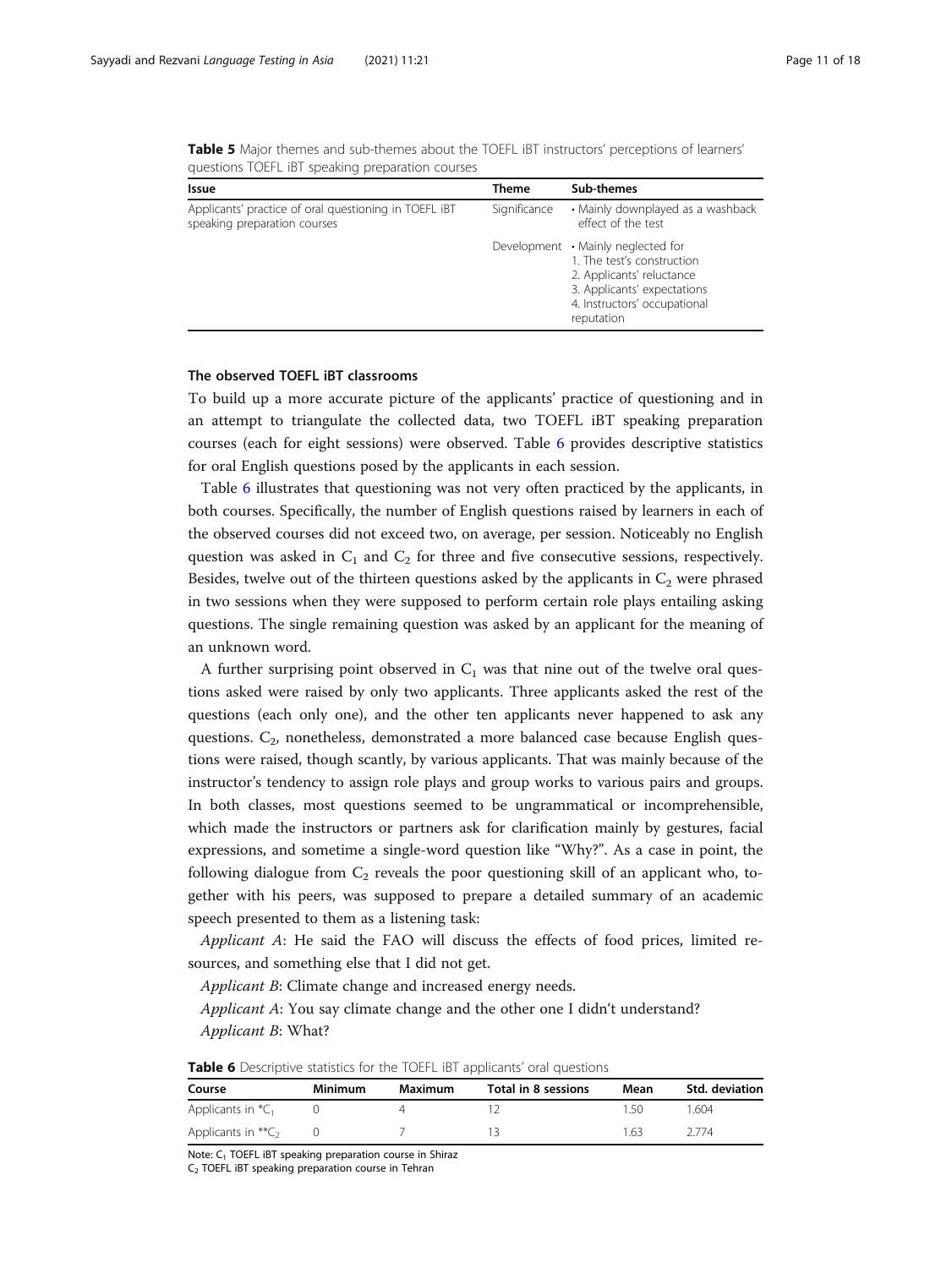# Instructor: What do you mean?

Applicant A: uuuuh, I mean, [code-switching] mænzuræm Ine ke 'climate change' væ unyekI ke goftæn hæmun t izai bud ke mæn næfæhmIdæm? [I mean, are climate change and the other thing he mentioned the points I didn't get?]

Instructor: Ok. Yes, they were.

In the above dialogue, although the instructor had always insisted on using English in class talking, Applicant A's incomprehensible question and his subsequent failure to revise his question left him with no choice but to restate the intended question in Persian.

When interacting with their instructors or peers, the applicants of both classes posed Persian rather than English questions for permission, breaks, further explanations, statement repetition, and class time modification.

In  $C_2$ , there were occasions that the students were required to perform role plays with little practice or rehearsal. Such activities appeared to make the students anxious. When it came to moments that normally demanded asking a question to go on, they hesitantly waited for their partners or teachers to help. This led to long and sometimes frustrating delays and eventually structurally poor questions or code switching.

Even a single attempt by the instructors was not observed in these two classes to encourage the applicants to enhance their ability to ask questions. Rather, all too often, they turned a blind eye to their students' frequent use of their mother tongue to pose questions. This is the case though we noted that they were sensitive about their students' use of Persian when responding to questions, which is revealing in the following excerpt from  $C_1$ :

Instructor: What were you supposed to do for this session? Applicant: fekr konæm [I think] [interrupted immediately by the instructor] Instructor: In English, please.

# **Discussion**

The findings of the study are discussed from multiple perspectives with respect to the significance of questioning skill in academia and accordingly how excluding it from the TOEFL iBT speaking test might impact the validity and washback of the test.

# Questioning as a significant target task practice

To answer the first and second research questions, the significance and benefits of NNSs' oral questioning skills in English-medium academic settings were examined based on NNGs' and Iranian TOEFL iBT instructors' perceptions. As the results of the study indicated, both groups attributed a high degree of criticality to questioning and regarded it as an essential communicative skill in academic settings. Specifically, the NNGs reported that they had benefitted from questioning in and outside classrooms in order to enhance the quality and quantity of mastery of a particular skill or course lesson in ESCs through eliminating their confusions, fostering classroom interactions and peer learning, and raising untouched course subjects, among others. These benefits, to a large extent, were also perceived and pointed out by the TOEFL iBT instructors. Such results support several related studies reporting similar findings regarding the benefits of questioning in the academia such as showing the students' level of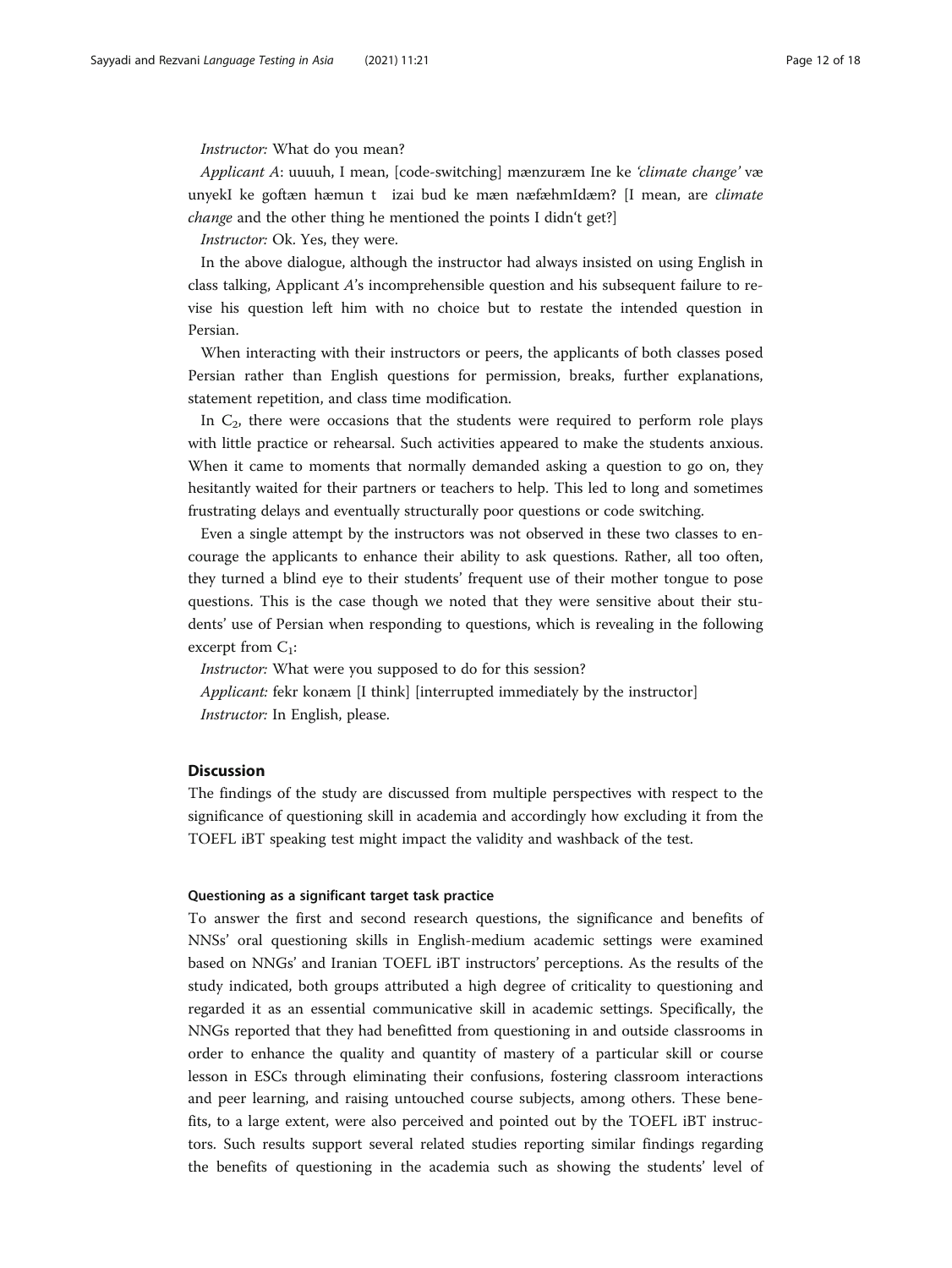language knowledge and proficiency (Chudinova, [2020](#page-16-0); Rezvani & Sayyadi, [2015\)](#page-17-0), letting them benefit from their peers' varied explanations (Almeida, [2012](#page-16-0)), inducing them to be reflective about their ideas (Cotton, 2004), and helping them to comprehend and subsume new knowledge into knowledge already acquired (Robinson & Song, [2019](#page-17-0)).

# Applicants' questioning in preparation courses

The study was also an attempt to examine how applicants' questioning skill (i.e., the third research question) is treated in preparation courses given its absence in TOEFL iBT speaking test. The results showed that the teacher participants of the study saw no point in expending effort in developing the applicants' questioning skill, since it was not conducive to their test results, and the applicants themselves were not normally eager to work on skills not assessed by the test. Accordingly, having been aware of the discrepancy, the instructor participants restricted their mission to teaching to the test tasks rather than TLUS tasks, which is clearly because of the influence of testing on teaching and learning or overt washback (Dong et al., [2021](#page-16-0); Prodromou, [1995;](#page-17-0) Xie & Andrews, [2012\)](#page-17-0). A similar conclusion was reached by Nikolayev (2016) who argued that teachers normally tend to teach solely to the test in test preparation courses because it "would allow the students to get accustomed to the test format and thus be fully aware of what to expect on the test day" (p.97).

Another finding of note is that although the instructors were acutely aware of the significance of questioning as well as the adverse consequences of neglecting its development on applicants' future academic lives, they exclusively taught to the test and did not care about the demands of General English courses because their reputation and income heavily depended on their students' test results. This result ties well with Hawkey's study [\(2006\)](#page-16-0) in which expectations of students aiming to get favorable test results along with those of institutes seeking reputation were found to constrain their teaching to IELTS as a high-stakes test.

Contrary to the findings of Munoz and Alvarez ([2010](#page-16-0)) who found language testing to be beneficial in developing authentic classroom communication as well as those of Enright and Tyson [\(2008\)](#page-16-0) who considered TOEFL iBT to be proactive in encouraging communicatively oriented pedagogic classroom activities resembling those in academic situations, the results of the current study unveiled that the interactions in TOEFL iBT preparation classes were not completely consistent with real-life situations since the learners were scantly observed to initiate English interactions through, for example, questioning. This study also suggested that the discourse in preparation courses is not fully in accord with the ideal language learning classrooms envisaged by Powell and Powell (2010) and Stokhof et al. [\(2017\)](#page-17-0) who argued that classrooms should construct an authentic communicative environment which mirrors the linguistic complexities and ambiguities of real life and guides the learners to extend their language use from classroom to real-life situations.

# Concerns about TOEFL iBT speaking test

Neglecting the assessment of applicants' questioning skill may give rise to critical concerns about the validity and authenticity of TOEFL iBT speaking test. An attempt is made to discuss the findings and, more specifically, examine the validity of the test as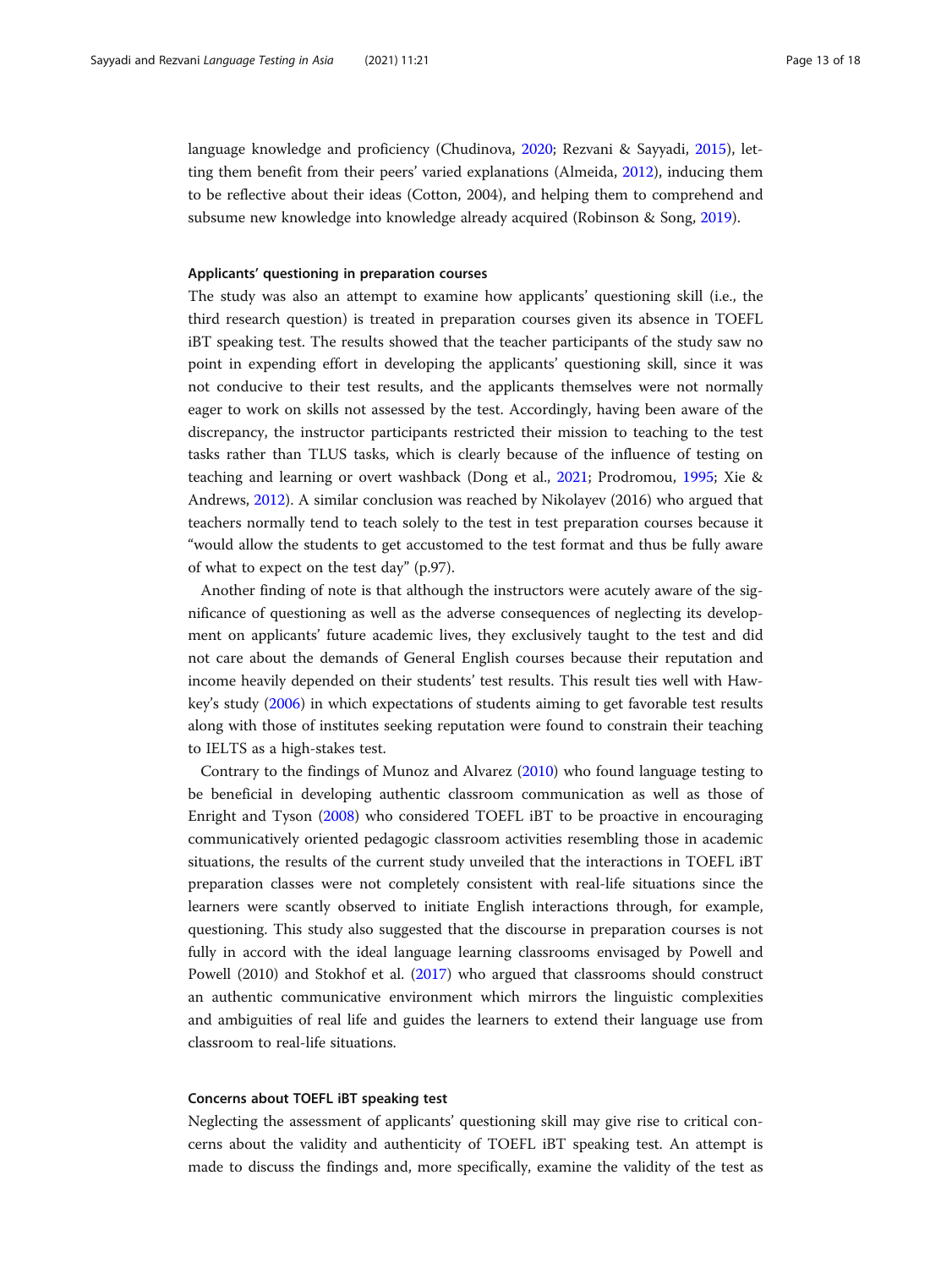long as the assessment of questioning skill is concerned based on Bachman and Palmer's [\(1996\)](#page-16-0), Messick's ([1998\)](#page-16-0), and Kane's [\(2013\)](#page-16-0) validation approaches.

Bachman and Palmer ([1996](#page-16-0)) in their checklist approach to evaluating a test argued that for a test to be valid, it is supposed to tap into the ideational, manipulative, heuristic, and imaginative functions of language. They further asserted that a wellconstructed test needs to sample tasks consistent with those in TLUS, or otherwise, its authenticity and construct validity might be questionable. On the other hand, as the results of the study indicated, TOEFL iBT speaking test fails to measure its applicants' skill in performing, at the very least, the heuristic function of language which is typically carried out through questioning (Thwaite, [2019](#page-17-0)). From Bachman and Palmer's perspective, negligence of applicants' questioning skill, in other words, would also point out traces of inconsistency between the test tasks and those in TLUS, threatening the authenticity, content validity, generalizability, construct validity, and, as a result, the usefulness of the tests.

Falling short of assessing questioning skill as an essential component of social and academic interactions would also lead to construct underrepresentation, because of "missing something relevant to the focal construct that, if present, would have permitted the affected examinees to display their competence" (Messick, [1998](#page-16-0), p.11). Messick ([1998](#page-16-0)) outlines construct underrepresentation along with construct irrelevance as the two general threats to the validity of a test. Accordingly, missing applicants' questioning skills, as an indispensable part of interactions in TLUS, might undermine the construct validity and limit the score interpretations of the TOEFL iBT speaking test.

An alternative perspective to test validation was posited by Kane [\(2013](#page-16-0)) who views validation as the process of putting forward a chain of argument-based propositions about scoring, generalization, representativeness, extrapolation, and implications of a test and providing evidence for the plausibility, completeness, and coherence of the propositions. Building on this approach to examine the validity of TOEFL iBT, Enright and Tyson [\(2008,](#page-16-0) p.3) put forth the following propositions to be evidenced by reviews of research and empirical studies:

- 1. The content of the test is relevant to and representative of the kinds of tasks and written and oral texts that students encounter in college and university settings.
- 2. Tasks and scoring criteria are appropriate for obtaining evidence of test-takers' academic language abilities.

Regarding the first preposition, this study concluded that TOEFL iBT tasks are not fully reprehensive of TLUS tasks because applicants are not tasked by the test to raise questions. In actual academic settings, however, students may come up with and pose miscellaneous questions while listening to, taking note of, summarizing, or discussing what is presented in lectures. A similar pattern of results was obtained by Brooks and Swain ([2014](#page-16-0)) who compared the oral performance of 30 TOEFL iBT test-takers in the test and real academic situations and documented solely one single question raised by one of the applicants in the testing situation in contrast to a significantly larger number of questions in actual academic settings. The findings, nevertheless, are not in accord with those revealed by Cumming et al. ([2005](#page-16-0)) reporting the speaking test tasks to be realistic and appropriate simulations of how students speak in academic contexts.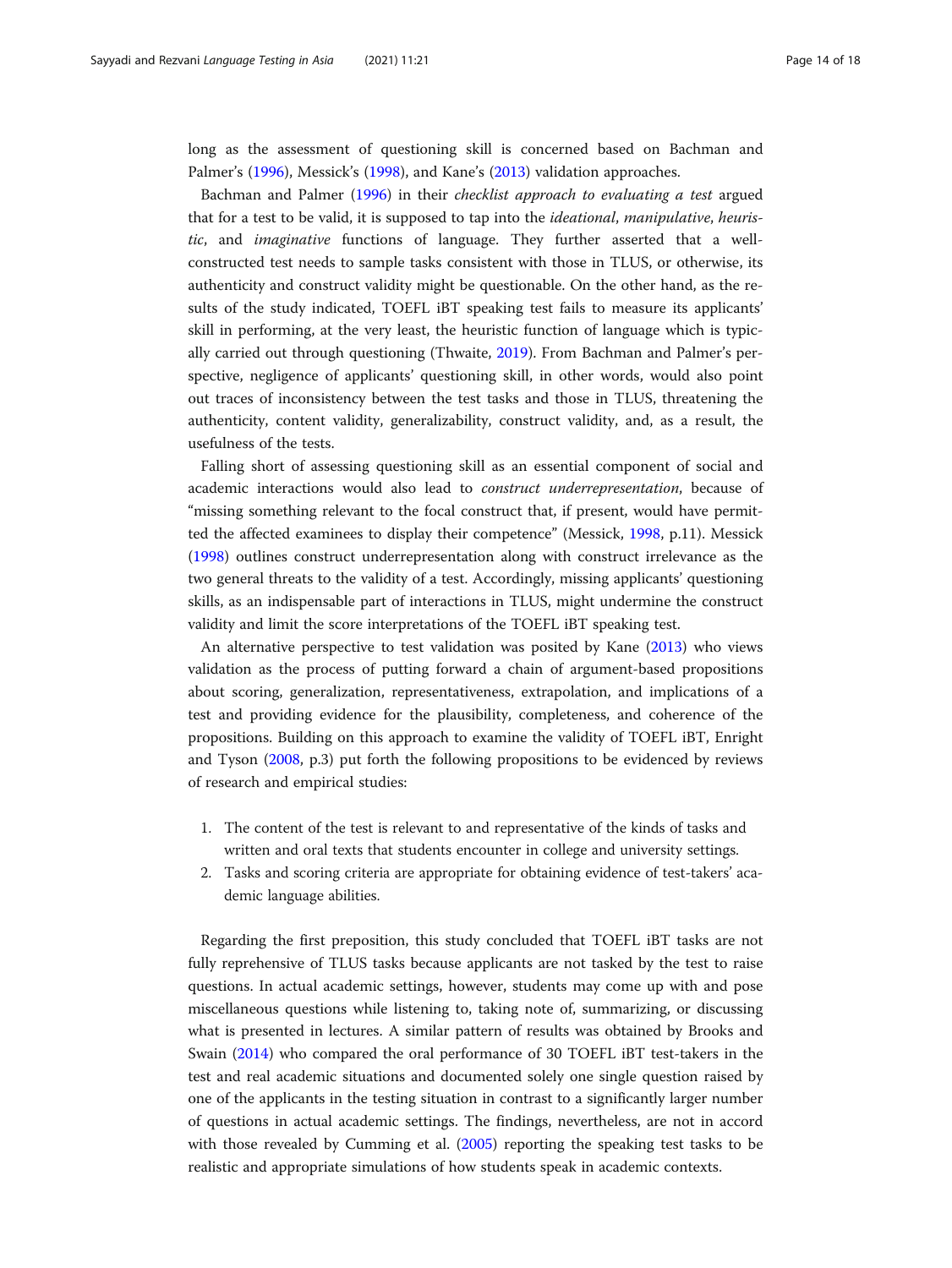Regarding the second proposition, it was unveiled that the computerized design of the test tasks keeps applicants passive with no chance to initiate a conversation for example by asking a question or to have a reciprocal talk with their interlocutors. Missing in the test is a *responding addressee* as a requisite for carrying out a *reciprocal* and *life*like interaction (Oliver & Azkarai, [2019](#page-17-0)) involving, by necessity, asking questions. As assessment of applicants' ability to use the English language orally in academic settings is limited to examining their responding abilities, it can be argued that inappropriate or, at least, insufficient scoring criteria have been assumed for TOEFL iBT speaking test.

# Conclusion

The current study sought to investigate the significance and usefulness of oral questioning for NNSs in English-medium academia from the viewpoints of NNGs and Iranian TOEFL iBT instructors. Further, it examined how TOEFL iBT instructors treated their students' oral questioning skills in speaking preparation courses. The results indicated that both NNGs and instructors assumed questioning as an indispensable aspect of academic interactions yielding various benefits for NNSs including the elimination of conceptual and sociocultural confusions, new knowledge acquisition, promotion of learning quality, and insightfulness and peer learning enhancement.

The interviews and observations unveiled that the TOEFL iBT instructors despite acknowledging the criticality of posing OEQs in academia refrained from working on their students' questioning skill due to the absence of the skill in the test, unwillingness of students to develop test-irrelevant skills, limited preparation time, and dependency of their professional reputation upon their students' test rather than target situation performance. In short, the instructors were preparing their students solely for the TOEFL iBT tasks and disregarded significant demands in the TLUS requiring their questioning.

# Implications of the findings

Students' questioning skill has been documented (e.g., Almeida, [2012](#page-16-0); Graesser & Person, 1994; Rezvani & Sayyadi, [2015](#page-17-0)) as the Cinderella of second/foreign language courses. Therefore, drawing on research on such a crucial skill might suggest fresh directions for those directly or indirectly concerned about it. The results of this study might have important implications not only for language instructors and learners but also for test developers and test users.

More specifically, the findings of the study might raise language instructors' awareness of the significance and key role of questioning in academic life. As language instructors are normally supposed to set up classroom conditions aligned with real-life situations (Gardner, [2019\)](#page-16-0), the findings of this study might encourage them to devise more systematic plans to dedicate a certain part of their class time to getting their students to practice questioning through, for instance, more reciprocal and life-like interactions in classrooms. Further, language teachers might be urged not to evaluate their students' oral proficiency based only on the quality of the students' responses to their questions. Rather, they might require their students, as a part of their oral exams, to ask their teachers and/or peers. In doing so, the teachers might be encouraged to rely on more authentic oral tasks such as role plays which typically demand the application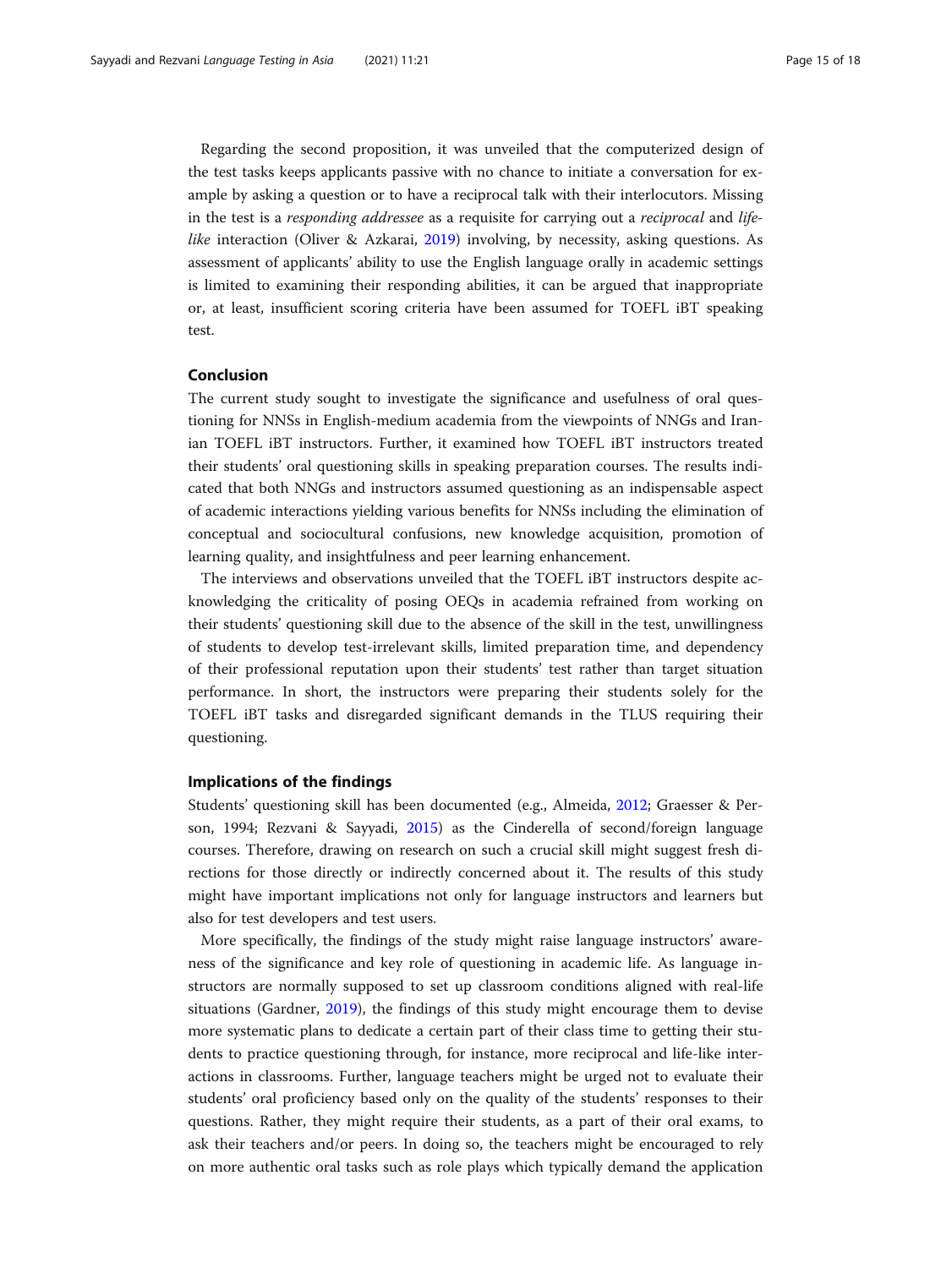of reciprocal communicative skills on the side of the examinees. In other words, to provoke positive washback of the classroom tests, it is also advisable to assess their speaking capacity in part based on the efficiency, relevance, and accuracy of their questions.

The misalignment between the test and TLUS tasks, as indicated in this study, might encourage policy-makers and TOEFL iBT speaking test developers to characterize language ability more inclusively and in close correlation with TLUS. More specifically, use might be made of tasks assessing applicants' both responding and questioning skills in TOEFL iBT. This certainly enhances the test authenticity, content validity, and ul-timately construct validity or test usefulness in Bachman and Palmer's ([1996](#page-16-0)) terminology. Further, the findings might induce researchers to develop new rating scales for speaking assessment tapping test-takers' life-like language skills including questioning. Theoreticians might also develop more comprehensive frameworks of language competence representing the skills required to carry out various language functions including the heuristic one.

# Limitations and suggestions for further research

One of the limitations of the current study, though practically formidable and totally common in qualitative research, was that the findings were drawn based on the viewpoints of a relatively small sample of respondents, which prevented the generalizability of the findings. Further, the observation of only a couple of TOEFL iBT speaking preparation courses should be acknowledged as another limitation hindering the study from drawing a more detailed and conclusive picture of the way applicants' questioning skill is actually treated by instructors and applicants in these courses.

Similar studies perhaps with larger samples and with varied characteristics such as age, gender, first language background and language proficiency can provide a more comprehensive perspective on the insights and practical tendencies of TOEFL iBT instructors and applicants towards questioning skill. It is also suggested that the same or similar research problems be addressed through the use of alternative data sources and research methodologies like quantitative and mixed-design methods.

#### Abbreviations

ESC: English-speaking countries; iBT: Internet-based test; NNS: Non-native student; OEQ: Oral english question; TEFL: Teaching english as a foreign language; TLUS: Target language use situation; TOEFL: Test of english as a foreign language

#### Acknowledgement

Not applicable

### Authors' contributions

The first author, AS, collected the data and reported the results of the study. The second author, RR, undertook data analysis and writing of the other sections of the manuscript. The authors read and approved the final manuscript.

# Funding

The authors received no funds in doing this research.

#### Availability of data and materials

All data and materials are available for further analysis and reference.

# **Declarations**

# Competing interests

The authors declare that they have no competing interests.

### Author details

<sup>1</sup>University of Tehran, Tehran, Iran. <sup>2</sup>Department of English Language, Yasouj University, Yasuj, Iran.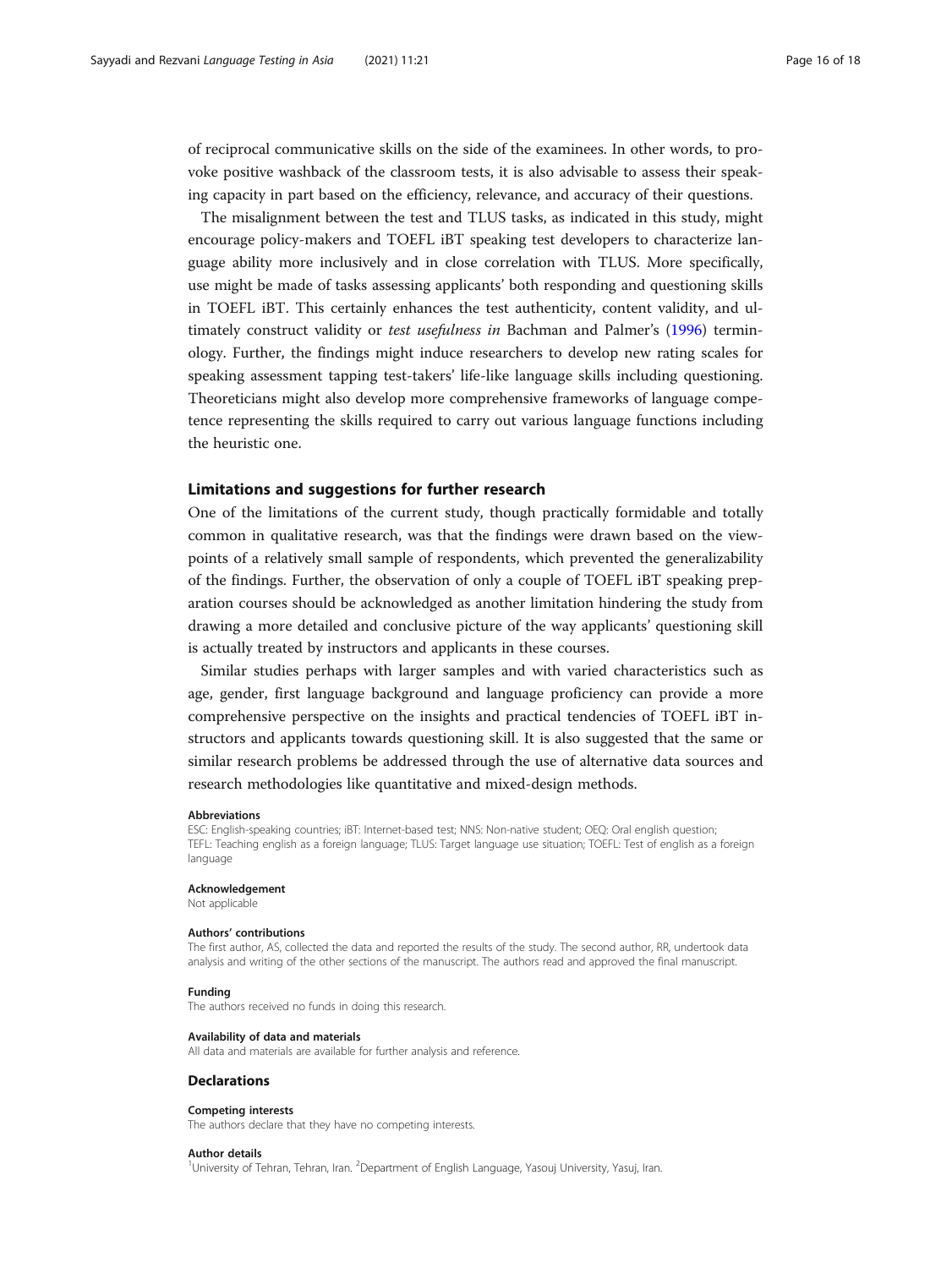<span id="page-16-0"></span>Received: 11 January 2021 Accepted: 7 September 2021 Published online: 24 September 2021

#### References

- Alderson, J. C. (2009). Test review: Test of English as a foreign language™: Internet-based test (TOEFL iBT®). Language Testing, 26(4), 621–631. [https://doi.org/10.1177/0265532209346371.](https://doi.org/10.1177/0265532209346371)
- Ali, M. M., & Hamid, M. O. (2020). Teaching English to the test: Why does negative washback exist within secondary
- education in Bangladesh? Language Assessment Quarterly, 17(2), 129–146. [https://doi.org/10.1080/15434303.2020.1717495.](https://doi.org/10.1080/15434303.2020.1717495) Almeida, P. A. (2012). Can I ask a question? The importance of classroom questioning. Procedia-Social and Behavioral Sciences, 31(1), 634–638. [https://doi.org/10.1016/j.sbspro.2011.12.116.](https://doi.org/10.1016/j.sbspro.2011.12.116)
- Bachman, L. F. (1990). Fundamental considerations in language testing. Oxford University Press.
- Bachman, L. F., & Palmer, A. S. (1996). Language testing in practice. Oxford University Press.
- Biber, D., & Gray, B. (2013). Discourse characteristics of writing and speaking task types on the TOEFL iBT test: A lexicogrammatical analysis (TOEFL iBT Research Report-19). Educational Testing Service.
- Bogdan, R., & Biklen, S. (1998). Introduction to qualitative research in education. Pearson.
- Bridgeman, B., Powers, D., Stone, E., & Mollaun, P. (2012). TOEFL iBT speaking test scores as indicators of oral communicative language proficiency. Language Testing, 29(1), 91–108. <https://doi.org/10.1177/0265532211411078>.
- Brooks, L., & Swain, M. (2014). Contextualizing performances: Comparing performances during TOEFL iBT and real life academic speaking activities. Language Assessment Quarterly, 11(4), 353–373. [https://doi.org/10.1080/15434303.2014.94](https://doi.org/10.1080/15434303.2014.947532) [7532](https://doi.org/10.1080/15434303.2014.947532).
- Brown, A., & Ducasse, A. M. (2019). An equal challenge? Comparing TOEFL iBT™ speaking tasks with academic speaking tasks. Language Assessment Quarterly, 16(2), 253–270. <https://doi.org/10.1080/15434303.2019.1628240>.
- Canale, M., & Swain, M. (1980). Theoretical bases of communicative approaches to second language teaching and testing. Applied Linguistics, 1(1), 1–47. [https://doi.org/10.1093/applin/1.1.1.](https://doi.org/10.1093/applin/1.1.1)
- Chapelle, C. A. (2020). Argument-based validation in testing and assessment. SAGE Publications.
- Chapelle, C. A., Enright, M. K., & Jamieson, J. M. (2008). Test score interpretation and use. In C. A. Chapelle, M. K. Enright, & J. M. Jamieson (Eds.), Building a validity argument for the Test of English as a Foreign Language (pp.1-25). Routledge.
- Chudinova, E. V. (2020). On the significance of questioning in learning activity. Psychological Science and Education, 25(4), 60– 70. [https://doi.org/10.17759/pse.2020250406.](https://doi.org/10.17759/pse.2020250406)
- Cotos, E., & Chung, Y. R. (2018). Domain description: Validating the interpretation of the TOEFL iBT® speaking scores for international teaching assistant screening and certification purposes. ETS Research Report Series, 2018(1), 1–24. [https://doi.](https://doi.org/10.1002/ets2.12233) [org/10.1002/ets2.12233.](https://doi.org/10.1002/ets2.12233)
- Cumming, A., Grant, L., Mulcahy-Ernt, P., & Powers, D. E. (2005). A teacher-verification study of speaking and writing prototype tasks for a new TOEFL test (TOEFL Monograph No. MS-26). Educational Testing Service.
- Daneshvar, A., Bagheri, M. S., Sadighi, F., Yarmohammadi, L., & Yamini, M. (2020). Iranian TOEFL iBT and the IELTS teachers' views on the structure of the TOEFL iBT and IELTS receptive and productive sections in terms of dynamic and static assessment. Journal of Language and Translation, 10(4), 1–16.
- Dong, M., Fan, J., & Xu, J. (2021). Differential washback effects of a high-stakes test on students' English learning process: Evidence from a large-scale stratified survey in China. Asia Pacific Journal of Education, 41(1), 1–18.
- Dool, M. A., Mughal, S. H., & Rind, A. A. (2020). Usage of effective questioning to enhance students' level of participation in a grade XI chemistry classroom of a government degree college in rural district of Jacobabad. sjesr, 3(3), 222–231.
- Enright, M., & Tyson, E. (2008). Validity evidence supporting the interpretation and use of TOEFL iBT scores. Educational Testing Service.
- Erfani, S. S. (2012). A comparative washback study of IELTS and TOEFL iBT on teaching and learning activities in preparation courses in the Iranian context. English Language Teaching, 5(8), 185–195.
- Frost, K., Clothier, J., Huisman, A., & Wigglesworth, G. (2020). Responding to a TOEFL iBT integrated speaking task: Mapping task demands and test-takers' use of stimulus content. Language Testing, 37(1), 133–155. [https://doi.org/10.1177/02](https://doi.org/10.1177/0265532219860750) [65532219860750](https://doi.org/10.1177/0265532219860750).
- Gardner, R. (2019). Classroom interaction research: The state of the art. Research on language and social interaction, 52(3), 212– 226. [https://doi.org/10.1080/08351813.2019.1631037.](https://doi.org/10.1080/08351813.2019.1631037)
- Hawkey, R. (2006). Impact theory and practice: Studies of the IELTS test and Progetto Lingue 2000. Cambridge University Press. Hung, S. T. A., & Huang, H. T. D. (2019). Standardized proficiency tests in a campus-wide English curriculum: A washback study. Language Testing in Asia, 9(1), 1–17. <https://doi.org/10.1186/s40468-019-0096-5>.
- Kane, M. (2013). Articulating a validity argument. In G. Fulcher, & F. Davidson (Eds.), The Routledge handbook of language testing, (pp. 48–61). Routledge.
- Kyle, K., Crossley, S. A., & McNamara, D. S. (2016). Construct validity in TOEFL iBT speaking tasks: Insights from natural language processing. Language Testing, 33(3), 319–340. <https://doi.org/10.1177/0265532215587391>.
- Liu, O. L. (2014). Investigating the relationship between test preparation and TOEFL iBT® performance. ETS Research Report Series, 2014(2), 1–13.
- Ma, J., & Cheng, L. (2015). Chinese students' perceptions of the value of test preparation courses for the TOEFL iBT: Merit, worth, and significance. TESL Canada Journal, 33(1), 58–79. [https://doi.org/10.18806/tesl.v33i1.1227.](https://doi.org/10.18806/tesl.v33i1.1227)
- Masfufah, S. (2018). Indonesian college students' perceptions of TOEFL preparation class. EduLite: Journal of English Education, Literature and Culture, 3(1), 66–78. <https://doi.org/10.30659/e.3.1.66-78>.
- Messick, S. (1998). Test validity: A matter of consequence. Social Indicators Research, 45(1-3), 35–44. [https://doi.org/10.1023/A:1](https://doi.org/10.1023/A:1006964925094) [006964925094.](https://doi.org/10.1023/A:1006964925094)
- Munoz, A. P., & Alvarez, M. E. (2010). Washback of an oral assessment system in the EFL classroom. Language testing, 27(1), 33–49. <https://doi.org/10.1177/0265532209347148>.
- Ockey, G. J., Koyama, D., Setoguchi, E., & Sun, A. (2015). The extent to which TOEFL iBT speaking scores are associated with performance on oral language tasks and oral ability components for Japanese university students. Language Testing, 32(1), 39–62. [https://doi.org/10.1177/0265532214538014.](https://doi.org/10.1177/0265532214538014)